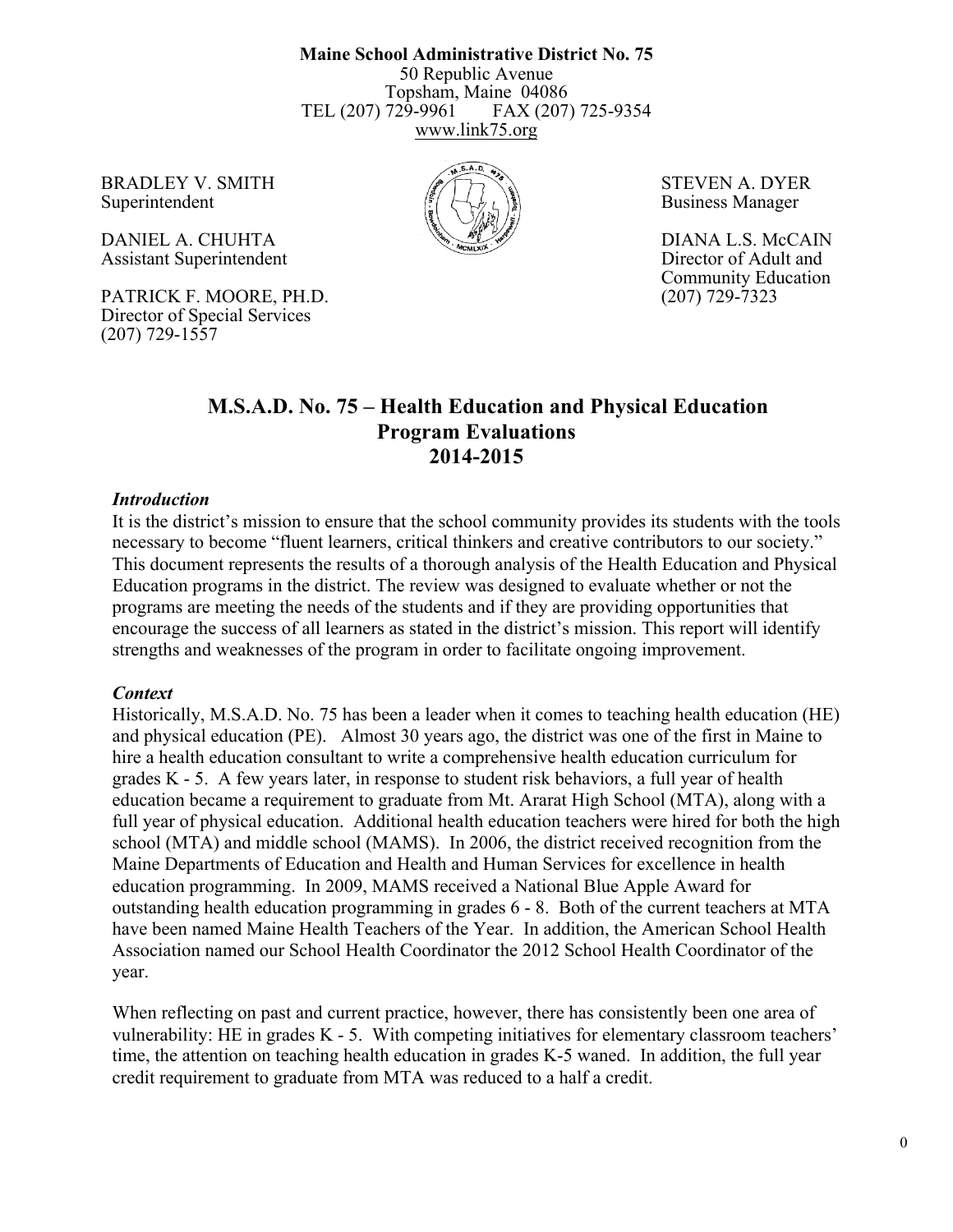In 2001, the district was awarded a Coordinated School Health Program grant, part of which focused on comprehensive HE and PE. Grant funds supported the development of a HE curriculum for grades K-5 which was aligned with the Maine Learning Results (MLRs) and designed to support outcomes for high school graduation. Professional development was provided to teachers in grades K - 5 and support materials were purchased. Health was added as a stand-alone subject on the report card and valid, reliable assessments were created for both HE and PE. HE was re-energized and taught once again. Grant funds made it possible for outside community resources to support HE with consumer health focused programs such as Media Smart. Snowshoes were purchased for several schools, expanding outdoor fitness programming options for PE.

Then in 2007, there was a shift in attention to address student literacy and numeracy needs. Less time was available for HE in grades K-5, as well as science and social studies. PE continued to be taught in grades K-5 at least one time a week. At the same time, student census began decreasing due in large part from the closure of the Brunswick Naval Air Station. Eventually, MAMS went from 3 full-time health teachers and 3 full time PE teachers, to 2 for each area. MTA decreased PE and HE teachers from 3 and 2 respectively to 2.5 and 1.5.

In 2015, there continues to be strong support and leadership for HE and PE in the district, however the demands of teaching all mandated content areas to students present challenges to everyone. To conduct this evaluation of the HE and the PE programs, a committee of health and physical education educators was formed. The committee reviewed current and past documentation, data on student achievement, data on health risk behaviors, and conducted staff surveys and interviews.

The report that follows is separated into two sections - one for HE, and one for PE. In the Maine Learning Results (MLRs), HE and PE are listed together for standards, but in this district we teach them as two stand-alone curricula, with their own set of national recommendations for each. Though over time changes have certainly occurred, there is a core commitment in the district - to do what is best for students. Adhering to this philosophy, MAMS and MTA have explored different ways to teach health and fitness together. MAMS may have made the most attempts at achieving this model but struggles with how to incorporate some of the unique concepts within HE that do not naturally blend well with PE, such as Human Sexuality and Substance Use/Abuse.

Finally, a unique aspect of HE and PE is that these subjects deal with more than knowledge gain; they also address student attitudes and skills that impact healthy behaviors. We must continue to consider the notion that any method of acquiring new skills requires time to process and practice.

## *Program Overview - Health Education*

### *Curriculum - Scope and Sequence/Units/Learning Targets/Lessons*

There is a spiraling scope and sequence for HE in the district that was designed beginning with what students need to know and be able to do when they finish their HE course and graduate from MTA. Although it may appear that units are repeated, they are crafted to be developmentally appropriate for the grade level taught, and they are sequential in order to provide students with a growing depth of knowledge and skill in critical areas.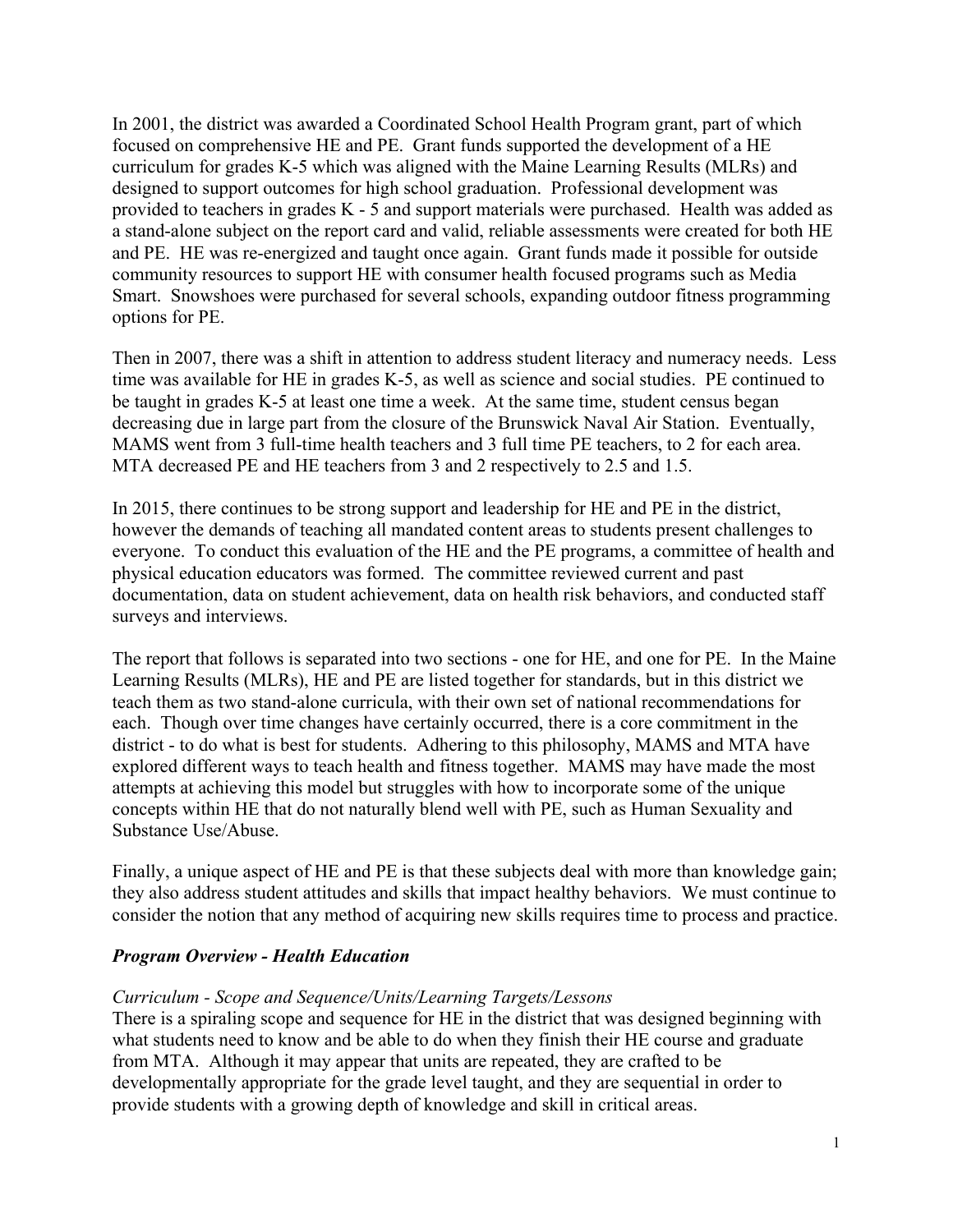HE teachers (and PE teachers) continue to examine behavioral risk data when considering instruction. We use the Maine Integrated Youth Health Survey (MIYHS) to inform us of current student health and risk behaviors. We tailor the instruction to meet specific needs if on-going risk factor data indicates unhealthy practices. For example, we might adjust the substance use prevention unit to specifically address inhalants or provide mental emotional health emphasis if the percent of students with suicidal ideations is elevated. The challenge is being able to effectively respond to our behavioral risk data while keeping within the MLRs.

There are six MLRs for HE and 10 content areas that need to be taught according to Maine Chapter 127: Instructional Program, Assessment and Diploma Requirements. These content areas are: community health, consumer health, environmental health, family life education, growth and development, personal health, nutrition, prevention and control of diseases and disorders, safety and accident prevention, and substance use and abuse.

In our district, specific units in HE were designed for each grade. Within these units, lesson plans are available that cite essential understandings and learning targets. An overview of the HE curriculum for each grade can be found in Appendix A of this report.

### *Learning Opportunities*

There is a multitude of learning methods for HE, which includes formal classroom instruction provided by teachers, school counselors, school nurses, and outside guest speakers. In grades K-5, the individual delivering the lessons varies depending on the sensitivity of the content and the comfort level of the classroom teacher. Classroom teachers are usually comfortable teaching units on personal hygiene, dental health, nutrition, friendship, and environmental health. Sensitive topics such as substance use, safe and unsafe touch, and even puberty can be uncomfortable for untrained staff to teach, as most elementary staff have not taken a health education course in their undergraduate or graduate studies. Instead, a school counselor, school nurse, or community education specialist usually teaches these areas, but the practice is not consistent across the district. Classroom teachers do informal instruction at impromptu "teachable moments" (i.e. a student falls and is hurt so the teacher does a quick reminder lesson about safety). Finally, there is experiential instruction (i.e. students see posters in the cafeteria with nutrition information about foods they can select).

There is consistent, planned delivery of HE content in grades 6 - high school because of the presence of certified health education teachers.

### *Assessment*

HE is listed on a student's report card for each grade. In grades K-5, assessment varies from class to class. Responses on an HE survey given to teachers last fall indicate the majority of teachers in grades K - 5 use observation and note these on the report card, but formal assessments are rarely given. Reviewing information on a random sampling of 2013-2014 district report cards found:

- Grade  $2 = HE$  information reported in almost all classrooms
- Grade  $3 = HE$  information reported in  $\sim$  50% of classrooms
- Grade  $4 = HE$  information reported in  $\sim$  33% of classrooms
- Grade  $5 = HE$  information reported in almost all classrooms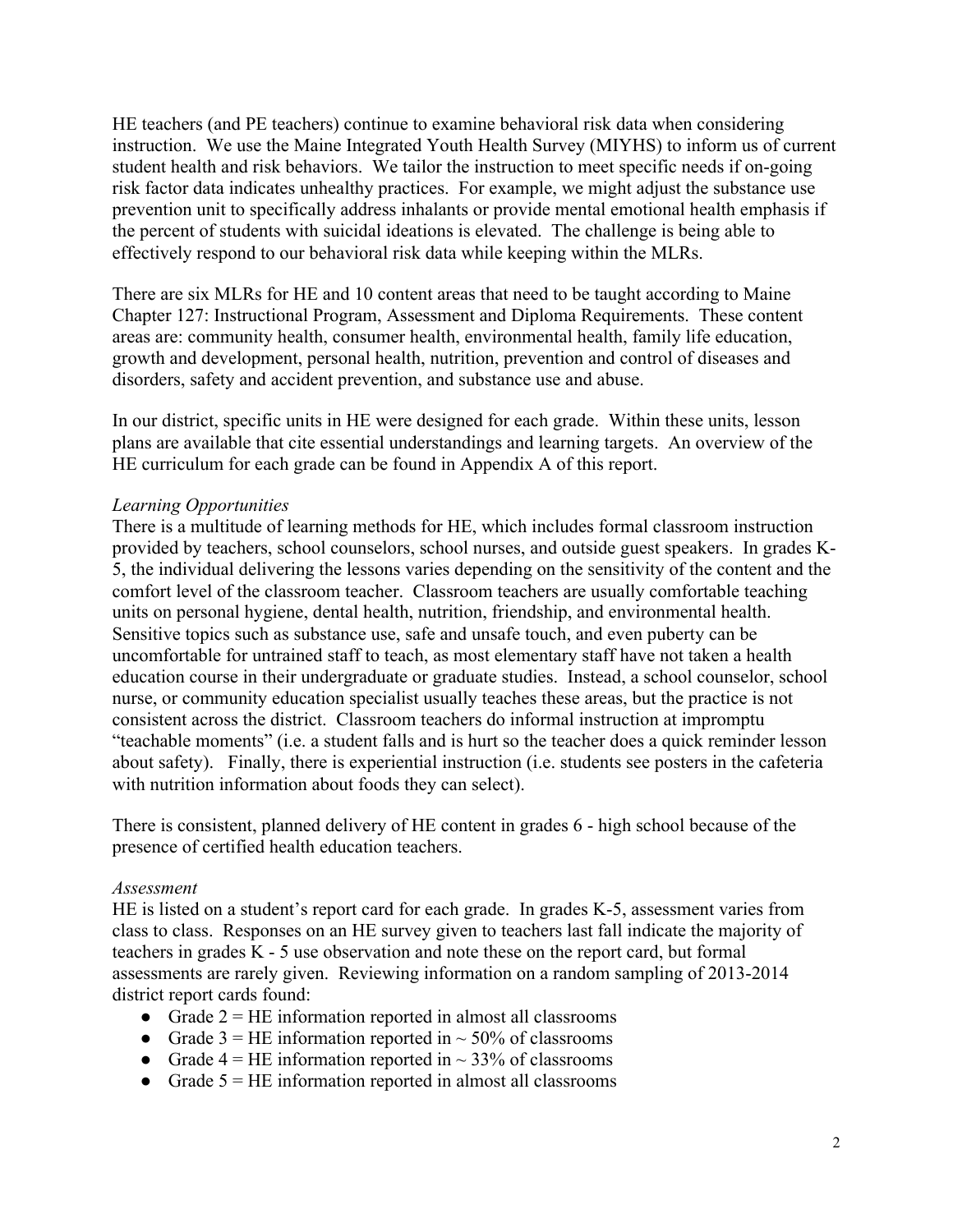In grades 6 - HS, assessments are aligned to the MLRs and are given to students to determine proficiency within the standards being taught.

- Grades 6, 7,  $8 =$  Taught and assessed in each grade
- High School = Taught and assessed in half credit required course for graduation

### *Time*

It is extremely difficult to quantify how much time teachers spend teaching HE in grades K-5 without a formal delivery structure. For example, communication is the one unit that is taught and listed on the report card for grades K-5. Within this unit are topics that are critical for classroom management and student success, including: cooperation, conflict resolution, decisionmaking skills, feelings, teasing, friendships, bullying, peer pressure, and expressing emotions. In addition to communication, other units that are taught with variability among the elementary schools include: personal hygiene, nutrition, dental health, safety, substance use prevention, and puberty. In our best estimate, students are exposed to approximately 1 hour per week of combined formal and informal HE at each elementary grade.

At MAMS for SY 2014-2015 students have HE for two quarters. Quarters are approximately 9 weeks long and classes are approximately 45 minutes long. During these quarters, students have a rotating schedule, meeting four days one week and then five days the next week. At MTA, a semester is approximately 18 weeks long. Block scheduling has students meeting every other day for about 80 minutes. Students average 45 classes. However, the time a both schools does not factor in disruptions in the schedule due to such things as testing, school assemblies, school trips, snow days and other school activities. When these are considered at the High School, an estimate of about five to six 80 minute classes are lost out of the 45, which significantly impacts units of study in a half-year course.

### *Staffing*

In grades K-5, classroom teachers, and other professional staff including school counselors and nurses, address HE. At MAMS there are 2 full time certified health education teachers and at MTA there are 1.5 certified health education teachers.

### *Resources*

Respondents were unanimous on the elementary HE curriculum survey, indicating that materials in their schools need to be easier to access. In many cases, basic conceptual information is still accurate but audiovisual materials are outdated. At MAMS and MTA web-sources are costly for site licenses, and the current supply budget has been reduced over the past years.

### *Professional Development*

The district provides in-house workshops on topics that help improve pedagogical skills, literacy instruction, and other broad reaching areas that encompass almost all professional staff. Content specific professional development opportunities are usually found outside the district and include: Maine Association for Health, Physical Education, Recreation and Dance Conference; Comprehensive School Health Education Conference; Family Planning Conference; and the National Alliance on Mental Illness Workshops. Staff can also engage in self-directed courses.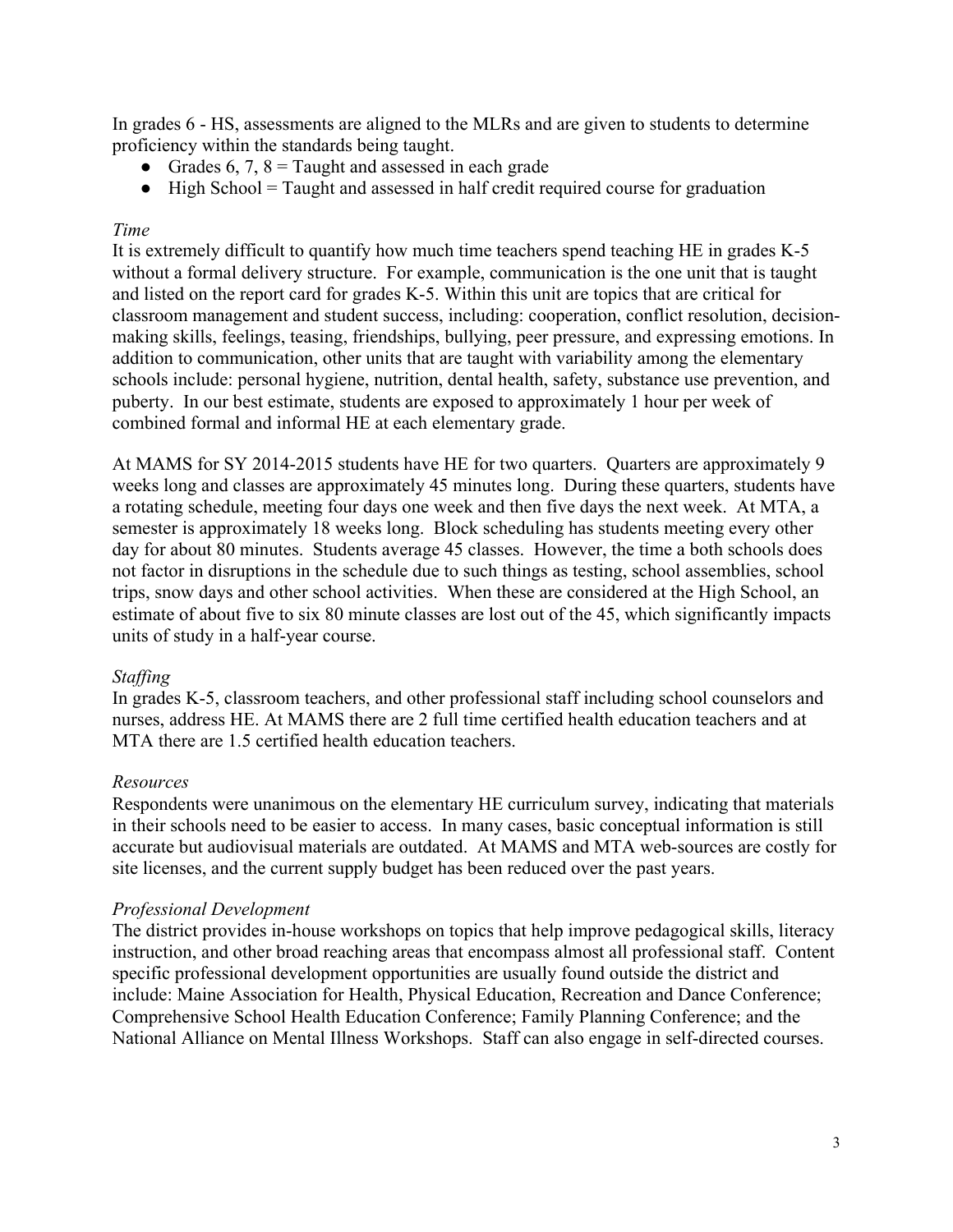### *Integration*

HE content lends itself to integration in a number of different areas. The district has worked to support students informally and experientially by syncing HE key messages in the cafeteria, through Advisor/Advisee, morning meetings in classrooms, and through community partners providing safety messages and special presentations (i.e. Topsham Fire and Rescue). The challenging issue associated with integration or any special presentation, is to ensure it is coordinated with the planned curriculum of study and there is some consistency among grades, in particular, at the elementary level.

The quality of programming will also be impacted based on the degree to which staff have been trained and are comfortable with specific content. For example, at the middle level, the decisionmaking/substance use prevention program called Stay On Track was introduced to the Advisory Period several years ago. Although Stay On Track is an evidence-based program that is recognized nationally, it did not succeed in part because of the varying comfort levels among the staff in relation to the discussions.

Due to increasing demands within each subject taught at the high school, there is little room to integrate health content in other subject areas.

### *Communication with Parents*

There are multiple methods used to communicate with parents about the HE curriculum. Parents receive letters, emails, and at the middle and high school levels, they can access the school portal to see how their child is doing in HE. Due to the sensitive nature of some content in HE, the district has developed a Controversial Issues Policy ( Policy INB: Controversial Issues Policy, **http://tinyurl.com/mthyubw**) which addresses the steps needed for students to meet MLR standards through alternate learning experiences.

### *Program Overview - Physical Education*

### *Curriculum - Scope and Sequence/Units/Learning Targets/Lessons*

As with HE, there is a spiraling scope and sequence for PE in the district, which was created by beginning with PE outcomes for graduation in mind. In grades K-5 early skills are introduced and reinforced through repetition to gain proficiency. In grades 6-8, students are exposed to application of their skills through engagement in a variety of physical activities and games. Finally, at MTA students apply the information and skills they have learned to develop personal fitness plans that integrate all components of health-related fitness.

An overview of the PE curriculum in the district can be found in the Appendix B at the end of this report.

### *Learning Opportunities*

There are several different learning methods for the PE curriculum. At every grade there is a developmentally appropriate amount of time on direct instruction through a formal lesson. It may be very quick but it sets the tone for learning targets and expectations for student growth. This time for direct instruction and focus on outcomes underscores the importance that PE is not just physical activity (PA). Although physical activity is a critical element of any physical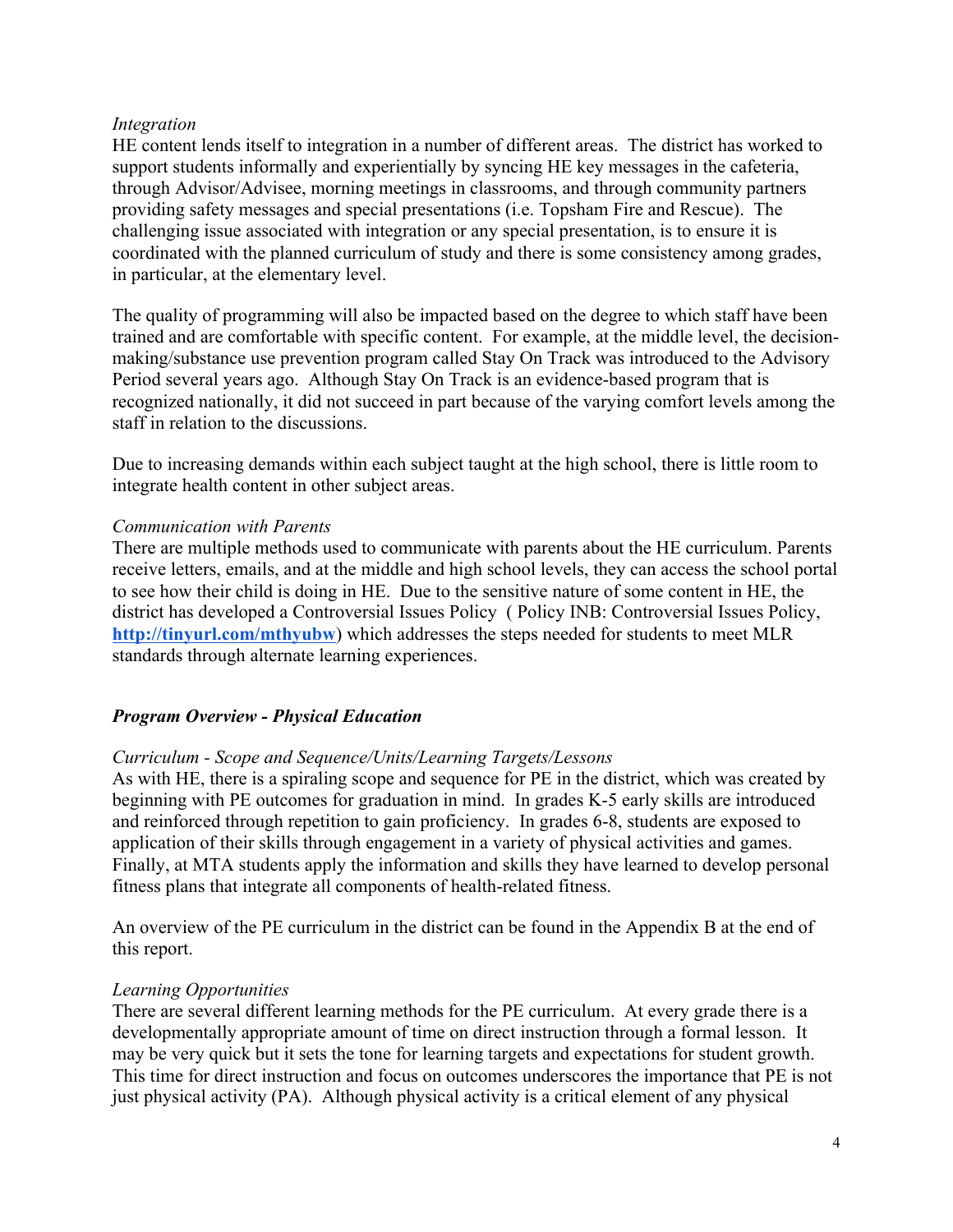education course, students are expected to do more than just play games in PE. One-on-one teaching takes place as students work on individual gross motor skills and PE teachers provide feedback. Students are engaged in games and activities providing an experiential element to PE that is both engaging and important for muscle memory, social interaction, and understanding "rules" in real situations.

### *Assessment*

PE is listed on a student's report card in each grade. Students are assessed on the MLR standards. Overall, students are assessed via teacher observation, but teachers also assess students using nationally standardized health related physical fitness assessment tools such as FITNESSGRAM and/or the President's Challenge.

## *Time*

In grades K-5, every student is scheduled for PE at least one time a week for an average class of 30 to 45 minutes. (Students at Harpswell Community School also participate in swimming lessons.) This is below the national recommendation of 150 minutes per week.

At MAMS for SY 2014-2015 PE is scheduled the same as HE, for two quarters. Quarters are approximately 9 weeks long and classes are approximately 45 minutes. During these quarters, students have a rotating schedule meeting four days one week and then five the next week. In general, students have 72 classes per year, which is well below the national recommendation of 225 minutes per week.

At MTA, students must pass two semesters (PE I and PE II), or a full year of PE to graduate. A semester is approximately 18 weeks long. During each semester, students average 45 (80 minute) classes and block scheduling has students meeting every other day.

## *Motor Breaks*

As previously noted, physical activity (PA) is not the same thing as physical education (PE). Both are critically important and scheduling regular PA throughout the day helps improve students' brain function and ability to focus and learn. A daily motor break must be scheduled for all schools per the District Wellness Policy (Policy AEA: Wellness Policy, **http://tinyurl.com/n3f3eb9** ). All schools vary in how and when their students engage in motor breaks with the exception of MAMS. At MAMS, the motor break is a planned part of the daily schedule.

## *Staffing*

In grades K-5 there are 4 certified physical education teachers. Two of them work full-time and two work half-time. At MAMS, there are 2 full time certified physical education teachers, and at MTA there are 2.5 certified physical education teachers.

### *Resources*

There is basic equipment at all schools to compliment the district PE curriculum but it has been difficult to allocate funds to support any upgrades or changes in programming. At MAMS there is a fitness center that contains cardiovascular equipment such as treadmills, weight machines such as biceps/triceps, free-standing weights, and space to work-out while watching exercise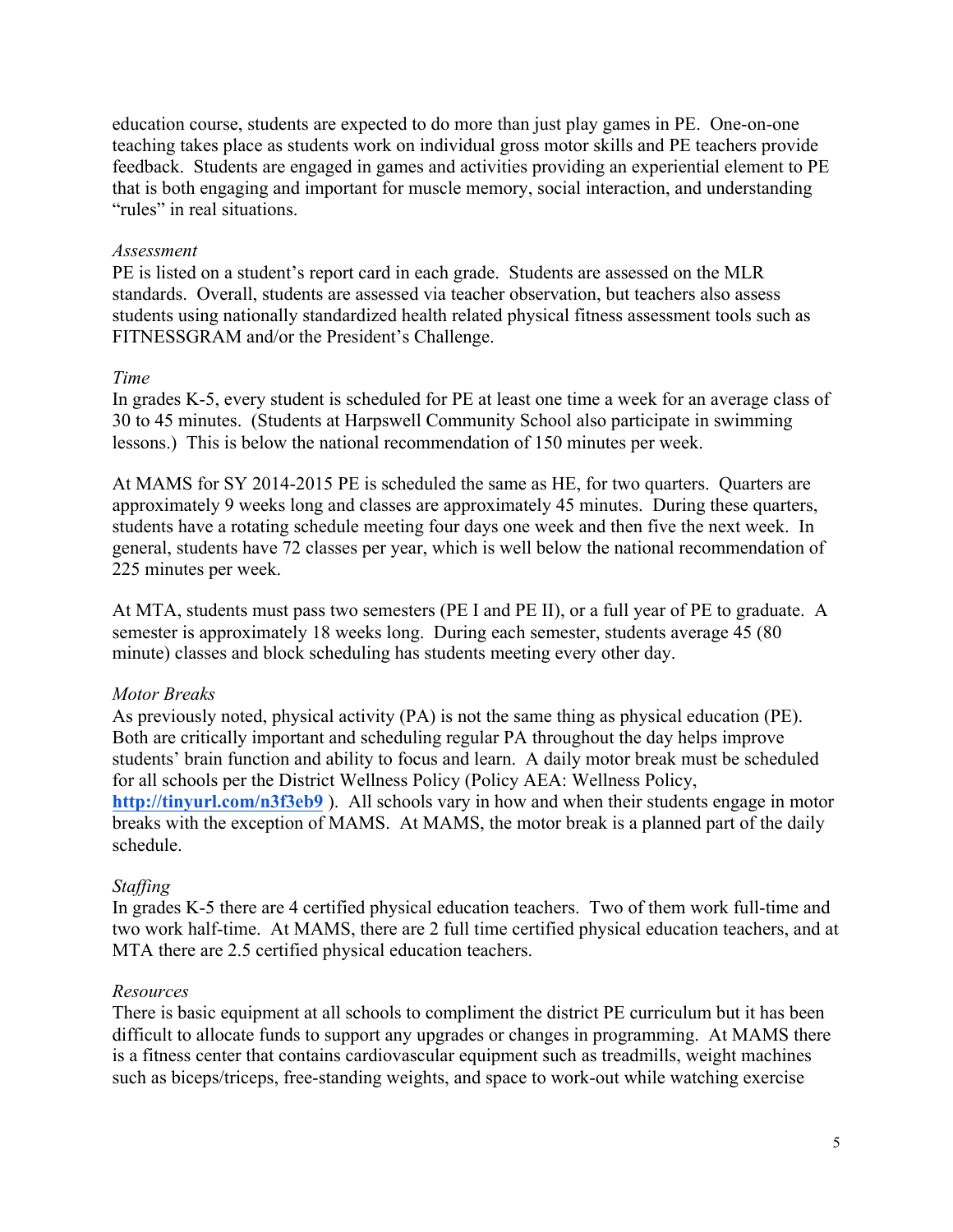videos. There have not been any significant funds to maintain and upgrade this equipment even though the fitness center is a pivotal element of the middle school PE curriculum.

Health and physical activity grants are often sought to augment purchasing of items with local funds. The challenge with grant funding is that it is specific to a particular piece of equipment. Recent grant funds helped some schools purchase snowshoes and canoes, but the funds could not be used to fix or replace three pieces of cardiovascular equipment that are currently out of order at MTA.

*Professional Development and Communication with Parents* See sections above under Health Education

## *Findings and Proposals for Health Education and Physical Education*

The Review Committee considered each of the following findings. Proposals were discussed using an interrelationship diagraph (ID) to illustrate the relationship between each issue and prioritize next steps. Throughout this work, the Review Committee continually discussed the idea of a "wellness model" when teaching students health education and physical education and during the ID exercise, the wellness model stood out as an outlier, not aligning with a step by step process to impact programmatic change. Instead, the Review Committee recommends that wellness be viewed as a guiding philosophy.

1. Wellness means overall well-being and incorporates the mental, emotional, physical, occupational, intellectual, and spiritual aspects of a student's life. Aspects of wellness are interrelated and affect overall quality of life. This is especially important for students with mental health and substance use conditions (as noted below).

Initially, the Review Committee discussed searching for a wellness program that would incorporate aspects of health education and physical education. It became apparent that wellness is more than just either of those curricular areas.

*Proposal*: Promote wellness as a guiding philosophy that is embraced throughout District policies and environment. All teachers are encouraged to use wellness as a lense when teaching any unit to help students see the different aspects and interrelatedness of health.

2. HE curriculum in grades K-HS does not adequately address all MLRs (see Appendix A). There are gaps or relatively weak areas as follows:

|  | Grades $K-2$ = Weak in Standard F. Decision-Making and Goal-Setting Skills                                                                  |
|--|---------------------------------------------------------------------------------------------------------------------------------------------|
|  | Grades $3-5$ = Weak in Standard B. Health Information, Products and Services<br>Weak in Standard F. Decision-Making and Goal-Setting Skills |
|  | Grades $6-8 =$ Weak in Standard B. Health Information, Products and Services<br>Weak in Standard E. Communication and Advocacy Skills       |

High School = Does Not Cover Standard F. Decision-Making and Goal Setting Skills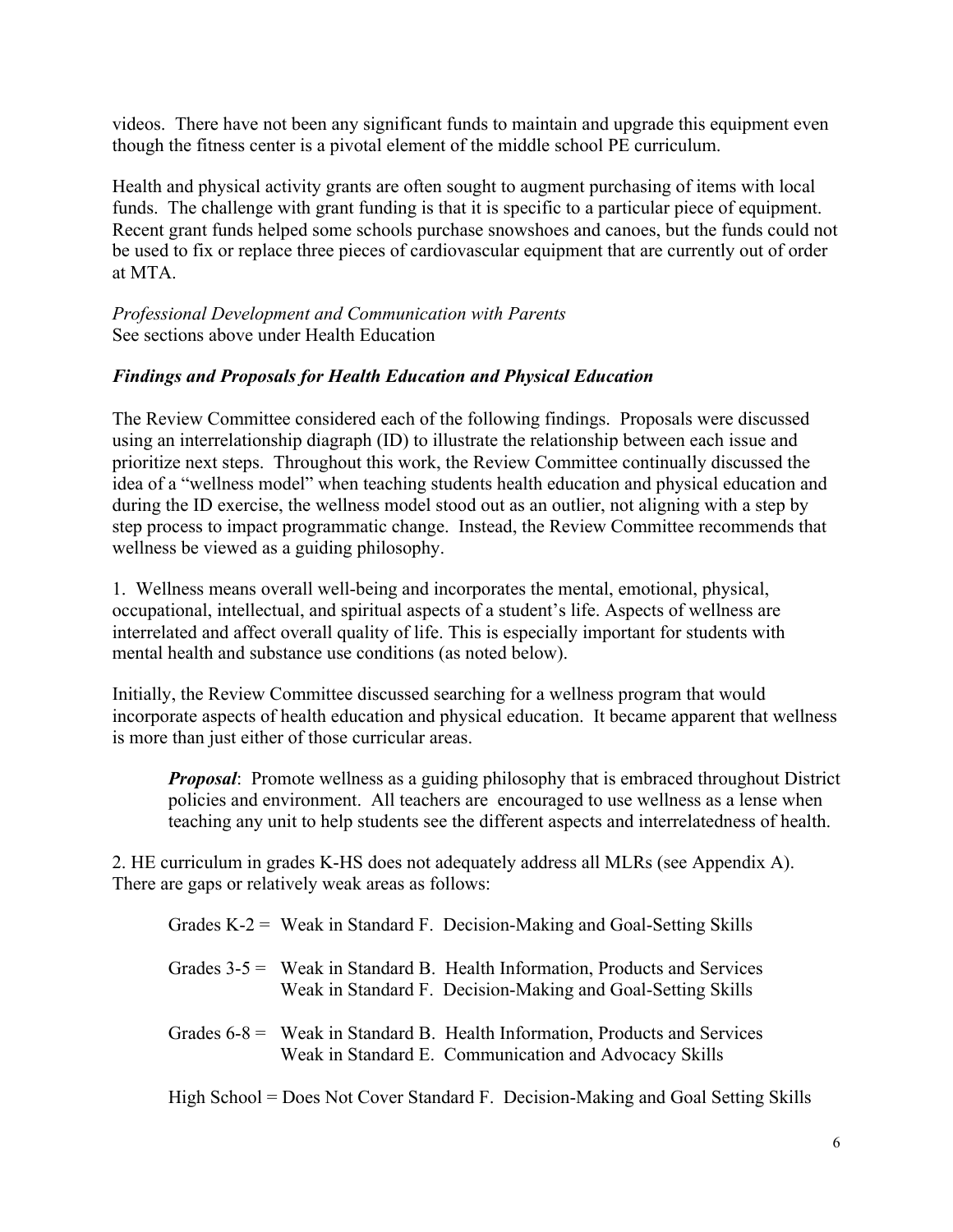*Proposal*: Revise HE curriculum to ensure all MLR standards are adequately covered.

3. Instruction and assessment of HE units in grades K-5 are inconsistent among the 5 elementary schools. Curriculum notebooks with units, lessons, and assessment tools were created in 2002. There have been periodic updates to materials but they need to be updated and accessible to ensure consistency among all schools. At MAMS and MTA, materials need to be developed to address MLRs that are currently not being covered or minimally covered.

*Proposal*: Revise and/or create K-5 HE instructional materials (units, lessons, assessment tools) and post them electronically. HE teachers at MAMS and MTA need to develop instructional materials to fill gaps identified in Appendix A. This has implications for adequate student achievement of skills (see the next finding).

- 4. Student Skills in HE are not adequately and consistently developed.
	- a. Instruction and assessment of HE units in grades K-5 are inconsistent among the 5 elementary schools. Teachers are given messages about the importance of teaching HE, but told to "figure out a way" to work lessons into an already full schedule. Students transition to the middle school with a variety of skill sets.

*Proposal*: Explore ways to employ consistent HE instruction that develops adequate student skills.

b. At the middle level, current instructional materials are weak in addresing and developing skills in health information and services, and in advocacy skills.

*Proposal*: Examine current instructional materials and methods to determine if it is possible to weave more skill development into current units.

c. At MTA approximately 40 classes or one semester is not enough time to provide learning opportunities in all ten content areas in HE. Mental/emotional health units are essential given the number of students with depression and anxiety but adding time for this content area pulls time away from other important topics.

Data from a survey of school counselors and social workers in 2012 indicated about 1 out of 3 students attending MTA had depression. MTA data from the 2013 Maine Integrated Youth Health Survey (MIYHS) indicated that during the year previous, 29% of students reported feeling so sad or hopeless almost every day for two weeks or more in a row that they stopped doing some usual activities. Data from this same survey indicated during the past 12 months, 21% of students reported they had seriously considered attempting suicide (both figures were significantly higher than the State averages at that time). In 2012, 1 in 3 students taking the Teen Screen suicide severity assessment tool from Columbia University as part of the HE class needed to be debriefed by a licensed mental health professional because of screening positive for risk of self harm. HE teachers refer an average of 5 students to the School-Based Health Center for clinical mental health counseling each semester.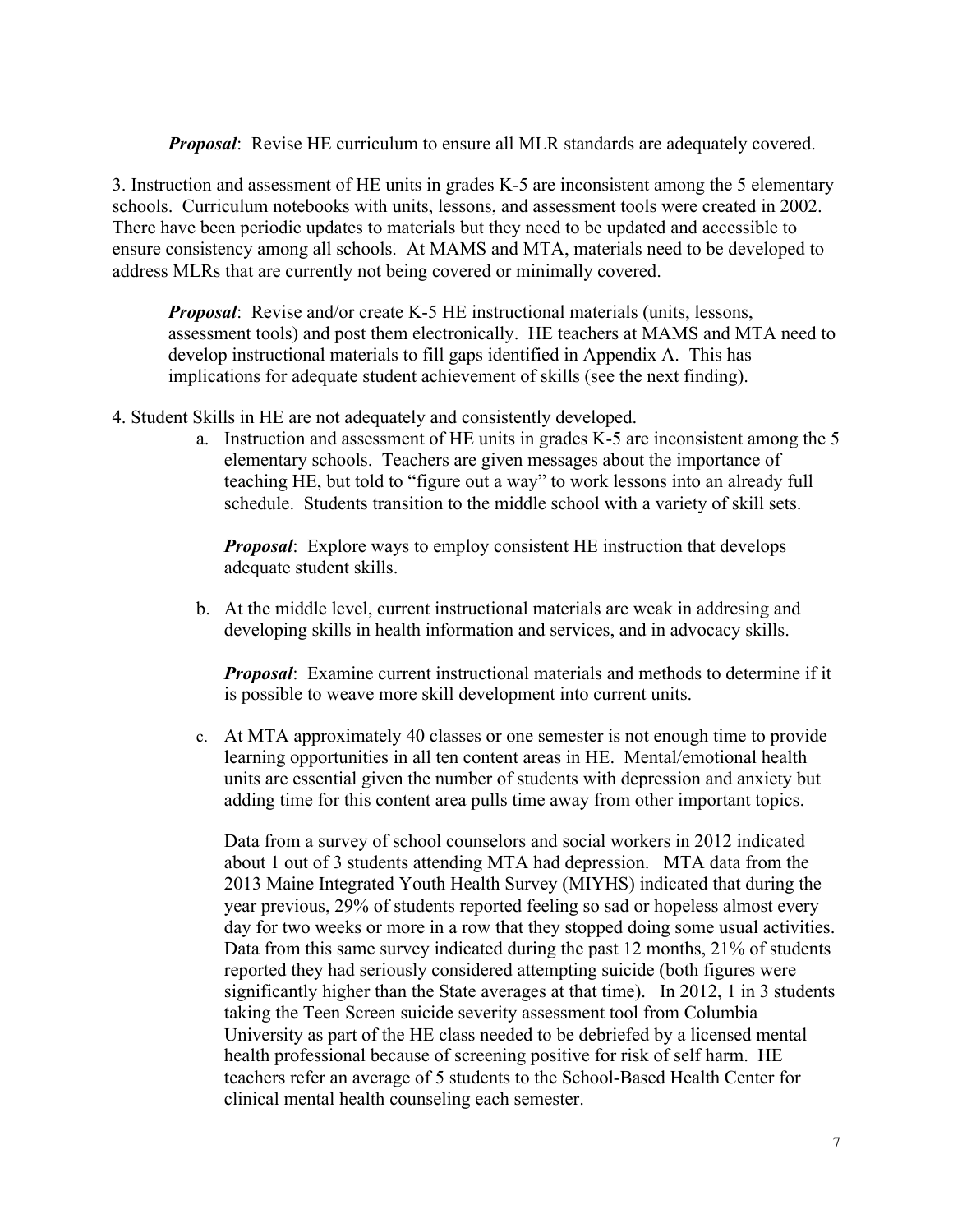*Proposal*: Explore different instructional models to allow for adequate skill development in all MLRs and 10 content areas.

5. At MAMS and MTA, the current HE supply budget has not kept pace with the cost of needed supplies and site licenses for web-based resources. Some PE equipment at MAMS and MTA Wellness Centers are no longer working and need to be either repaired or replaced.

*Proposal:* Consider budget implications based on needs.

As new lessons are developed for HE to meet identified gaps in the MLRs, support materials may need to be obtained.

*Proposal:* Conduct a HE resource inventory in grades K-5, and catalogue what is available in each school, posting this information electronically. If adequate materials are not available to support teaching the curriculum, explore ways to obtain them.

6. Most elementary staff have not taken a health education course in their undergraduate or graduate studies. Sensitive content such as substance use, safe and unsafe touch, and even puberty can be uncomfortable for untrained staff to teach. Even if staff do not directly teach these units because they are covered by a school nurse or counselor, students may ask teachers questions about the content at any time during the day and teachers need to be prepared to respond properly.

*Proposal*: When designing district professional learning days, consider sessions on HE curriculum for teachers in grades K-5, and sessions on how to discuss sensitive/ controversial health topics, such as transgendered youth and non-suicidal self-injury, with teachers in all grades.

## *Review Committee Membership*

| <b>Elementary Health Education</b>                                   |
|----------------------------------------------------------------------|
| Vicky Dow, Woodside Elementary School, Grade Five Teacher            |
| <b>Elementary Physical Education</b>                                 |
| Ann Martin, Williams-Cone School, Physical Education Teacher         |
| Barry O'Neil, Harpswell Community School, Physical Education Teacher |
| Middle School Health Education                                       |
| Doreen Swanholm, Health Education Teacher                            |
| Middle School Physical Education                                     |
| Jack Rioux, Physical Education Teacher                               |
| High School Health Education                                         |
| Jeanne Billings, Health Education Teacher                            |
| <b>High School Physical Education</b>                                |
| Clairlynn Roundtree, Physical Education Teacher                      |
| Matthew Cook, Physical Education Teacher                             |
| Helen Jolley, Physical Education Teacher                             |
| Parent/Community Member                                              |
| Jennah Godo, ACCESS Health School Liaison                            |
|                                                                      |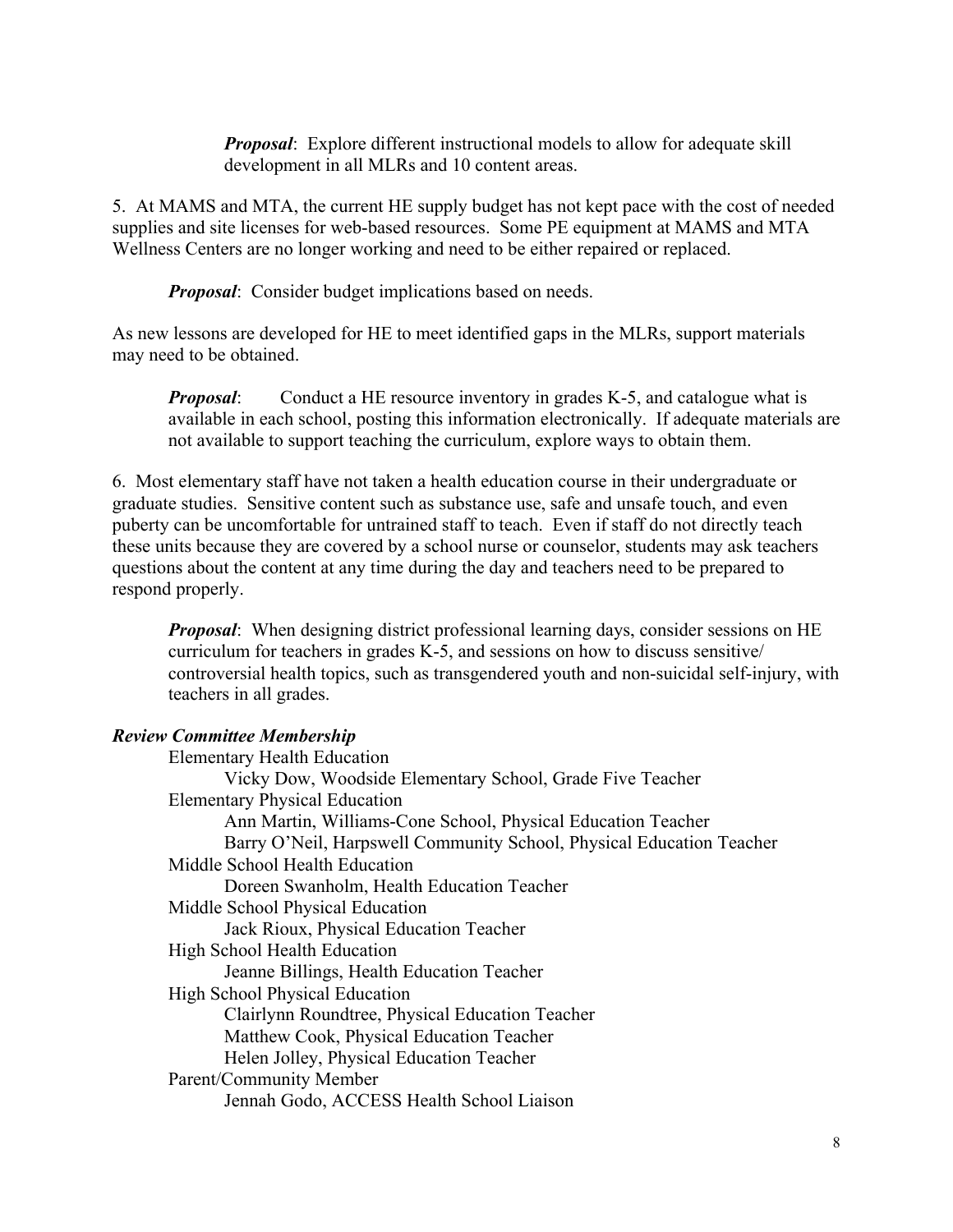School Board Representative Jane Scease, MSAD 75 School Board Principals/Administration Bill Zima, Principal, Mt. Ararat Middle School District-Wide Mary Booth, District Health Coordinator Daniel Chuhta, Assistant Superintendent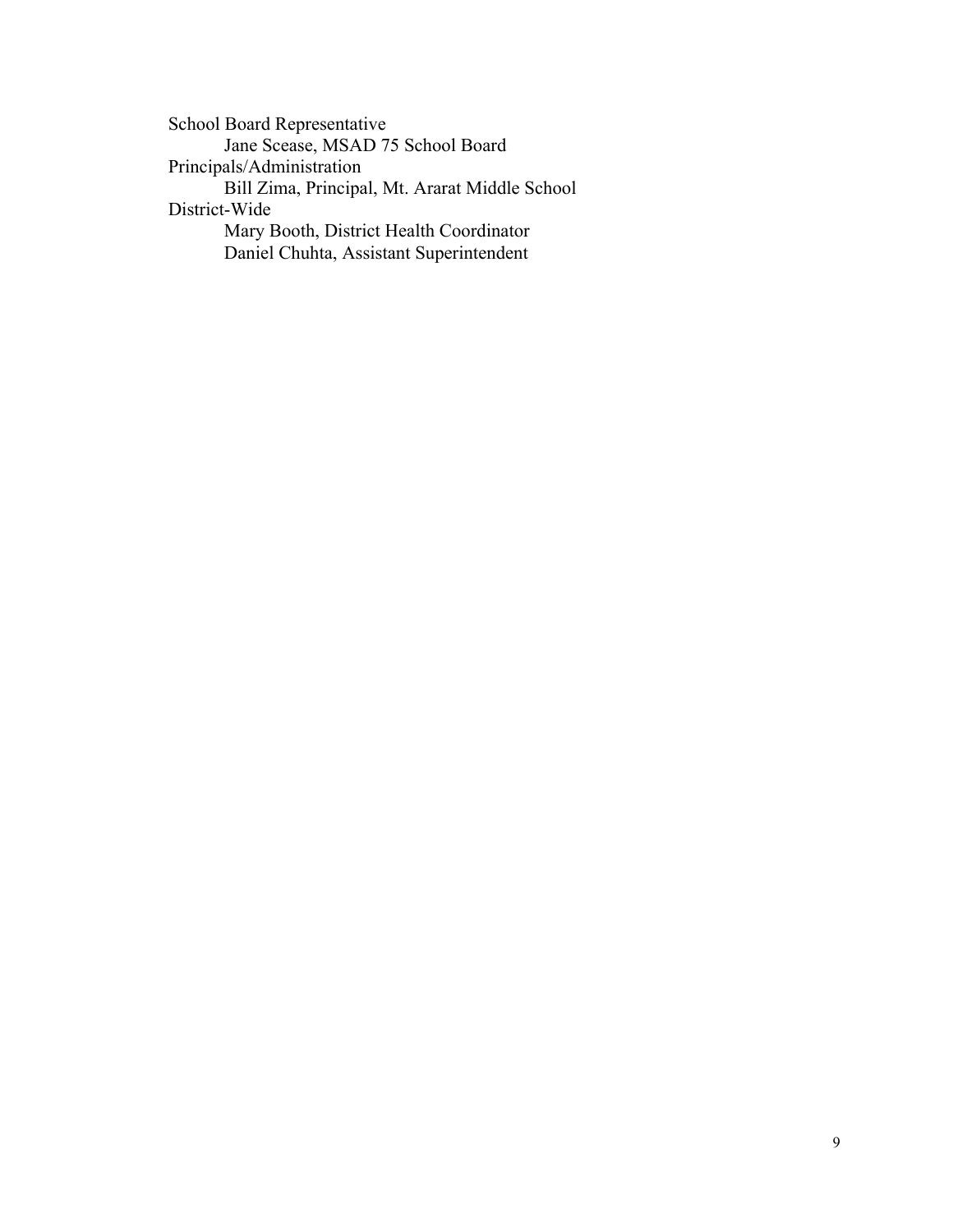# Appendix A M.S.A.D. No. 75 Health Education Curriculum Overview and Maine Learning Results Gap Analysis May 2015

| <b>Core Units</b> | <b>MLRs</b> Addressed                                        | <b>Performance Indicators</b>                                                                                                                                                                                                                                                                                                                                    | <b>Essential Targets</b>                                                                                                                                                                                                                                                                                                                                      | <b>Content Scope and</b><br>Sequence                                  |  |  |
|-------------------|--------------------------------------------------------------|------------------------------------------------------------------------------------------------------------------------------------------------------------------------------------------------------------------------------------------------------------------------------------------------------------------------------------------------------------------|---------------------------------------------------------------------------------------------------------------------------------------------------------------------------------------------------------------------------------------------------------------------------------------------------------------------------------------------------------------|-----------------------------------------------------------------------|--|--|
| Kindergarten      |                                                              |                                                                                                                                                                                                                                                                                                                                                                  |                                                                                                                                                                                                                                                                                                                                                               |                                                                       |  |  |
| Communication     | A1<br>C <sub>1</sub><br>E <sub>1</sub> a<br>E <sub>1</sub> b | -Students recognize that healthy<br>behaviors impact personal health.<br>-Students demonstrate age-<br>appropriate healthy practices to<br>maintain or improve personal health.<br>-Students demonstrate healthy ways<br>to express needs, wants, and feelings.<br>-Students distinguish between verbal<br>and nonverbal communication.                          | -It is important for family<br>members to express needs, wants,<br>and feelings in a respectful and<br>positive way.<br>-There are healthy ways for<br>people to express their needs,<br>wants and feelings throughout<br>life.<br>-Expressing feelings in a healthy<br>way promotes personal well-<br>being.                                                 | -Conflict Resolution<br>-Cooperation<br>-Decision-Making<br>Skills    |  |  |
| Personal Health   | A2<br>A <sub>3</sub><br>A4<br>C1b                            | -Students recognize that there are<br>multiple dimensions of health.<br>-Students describe the transmission<br>and prevention of common childhood<br>communicable diseases.<br>-Students describe ways a safe and<br>healthy school environment can<br>promote personal health.<br>-Students demonstrate personal<br>hygiene skills, including hand-<br>washing. | -Practicing proper hygiene (hand<br>washing, cough or sneeze into<br>tissue or arm/promotes personal<br>and environmental health.                                                                                                                                                                                                                             | -Hand washing                                                         |  |  |
| Safety            | A <sub>1</sub><br>C2a<br>C2b                                 | -Students recognize that healthy<br>behaviors impact personal health.<br>-Students demonstrate a variety of<br>safety skills for different situations.<br>-Students differentiate between safe<br>and harmful substances found at home<br>and school.                                                                                                            | -Following safety rules as a<br>pedestrian and when riding in or<br>on vehicles (ATVs, snowmobiles,<br>bicycles, cars, buses, etc.) helps to<br>prevent injuries.<br>-Everyone's personal space and<br>boundaries should be recognized<br>and respected.<br>-Students need personal safety<br>skills to better protect themselves<br>in different situations. | -Safety Rules                                                         |  |  |
| Dental Health     | C1b<br>F2                                                    | -Demonstrate personal hygiene skills,<br>including hand-washing.<br>-Students identify a short-term<br>personal health goal and take action<br>toward achieving the goal.                                                                                                                                                                                        | - Brushing and flossing remove<br>plaque from tooth surfaces,<br>helping to prevent tooth decay<br>and gum disease.<br>- Teeth should be brushed daily<br>after meals and especially before<br>going to sleep at night.                                                                                                                                       | -Basic Oral Hygiene<br>Skills                                         |  |  |
| Nutrition         | C1a<br>D <sub>1</sub> a<br>D <sub>1</sub> b<br>F2            | -Students choose healthy foods.<br>-Students identify family influences<br>on personal health practices and<br>behaviors.<br>-Students identify what the school can<br>do to support personal health practices<br>and behaviors.                                                                                                                                 | -Messages from family members<br>can influence personal health,<br>including self-esteem.<br>- MyPlate is a guide to help make<br>healthy food choices.<br>- Family lifestyle, school food<br>programs and the availability of                                                                                                                                | -Healthy versus<br>Unhealthy Food<br>Choices<br>-Daily Nutrition Tips |  |  |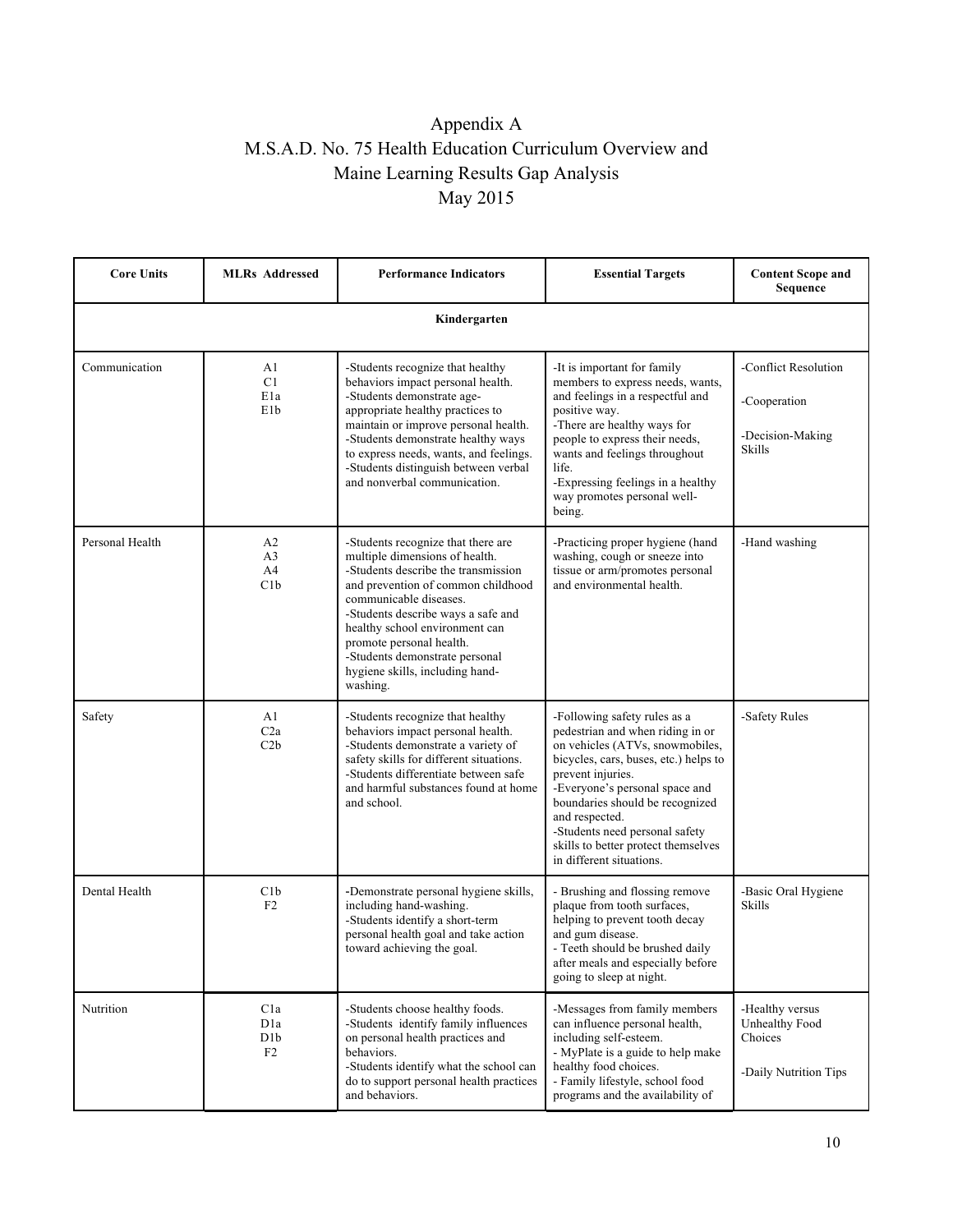|                                       |                                                                                  | -Students identify a short-term<br>personal health goal and take action<br>toward achieving the goal.                                                                                                                                                                                                                                                                                                                                                                                                                                                                                                                                                                                                          | food affect what we eat.                                                                                                                                                                                                                                                     |                                                                   |
|---------------------------------------|----------------------------------------------------------------------------------|----------------------------------------------------------------------------------------------------------------------------------------------------------------------------------------------------------------------------------------------------------------------------------------------------------------------------------------------------------------------------------------------------------------------------------------------------------------------------------------------------------------------------------------------------------------------------------------------------------------------------------------------------------------------------------------------------------------|------------------------------------------------------------------------------------------------------------------------------------------------------------------------------------------------------------------------------------------------------------------------------|-------------------------------------------------------------------|
| Prevention and<br>Control of Diseases | B1<br>E1e                                                                        | -Students identify trusted adults and<br>professionals who can help promote<br>health.<br>-Students demonstrate ways to<br>respond to an unwanted, threatening,<br>or dangerous situation including<br>telling a trusted adult if threatened or<br>harmed.                                                                                                                                                                                                                                                                                                                                                                                                                                                     | -Community and school helpers<br>can assist with personal and<br>family health issues.<br>- Situations that threaten personal<br>safety should be communicated to<br>a trusted adult.                                                                                        | -Healthy Helpers                                                  |
| Daily Motor Break                     | A2                                                                               | -Students recognize that there are<br>multiple dimensions of health.                                                                                                                                                                                                                                                                                                                                                                                                                                                                                                                                                                                                                                           | - Physical activity benefits the<br>physical, emotional, mental and<br>social components of health.                                                                                                                                                                          |                                                                   |
|                                       |                                                                                  | <b>Grade One</b>                                                                                                                                                                                                                                                                                                                                                                                                                                                                                                                                                                                                                                                                                               |                                                                                                                                                                                                                                                                              |                                                                   |
| Personal Care                         | A <sub>3</sub><br>A4<br>B1<br>C1b<br>E <sub>1</sub> a<br>E <sub>1</sub> b<br>E1e | -Students describe the transmission<br>and prevention of common childhood<br>communicable diseases.<br>-Students describe ways a safe and<br>healthy school environment can<br>promote personal health.<br>-Students identify trusted adults and<br>professionals who can help promote<br>health.<br>-Students demonstrate personal<br>hygiene skills, including hand-<br>washing.<br>-Students demonstrate healthy ways<br>to express needs, wants, and feelings.<br>-Students distinguish between verbal<br>and nonverbal communication.<br>-Students demonstrate ways to<br>respond to an unwanted, threatening,<br>or dangerous situation including<br>telling a trusted adult if threatened or<br>harmed. | - Community and school helpers<br>can assist with personal and<br>family health issues.<br>- Germs cause communicable<br>diseases in people.<br>- Situations that threaten personal<br>safety should be communicated to<br>a trusted adult.                                  | -Germs and Cleanliness<br>-Hand washing<br>-Health Helpers        |
| Safety                                | A1<br>C2a                                                                        | -Students recognize that healthy<br>behaviors impact personal health.<br>-Students demonstrate a variety of<br>safety skills for different situations.                                                                                                                                                                                                                                                                                                                                                                                                                                                                                                                                                         | - Following safety rules as a<br>pedestrian and when riding in or<br>on vehicles (ATVs,<br>snowmobiles, bicycles, cars,<br>busses, etc.) helps to prevent<br>injuries.<br>- Students need personal safety<br>skills to better protect themselves<br>in different situations. | -Bus<br>-Water<br>-Pedestrian<br>-Rabies<br>-Poison Prevention    |
| Dental Health                         | B1<br>C1a<br>C1b<br>F2                                                           | -Students identify trusted adults and<br>professionals who can help promote<br>health.<br>-Students choose healthy foods.<br>-Students demonstrate personal                                                                                                                                                                                                                                                                                                                                                                                                                                                                                                                                                    | - Visiting a dental professional<br>regularly is important in caring<br>for teeth.<br>- Foods that are rich in vitamins<br>and minerals help teeth grow.                                                                                                                     | -Dental Health Helpers<br>-Healthy and Unhealthy<br>Dental habits |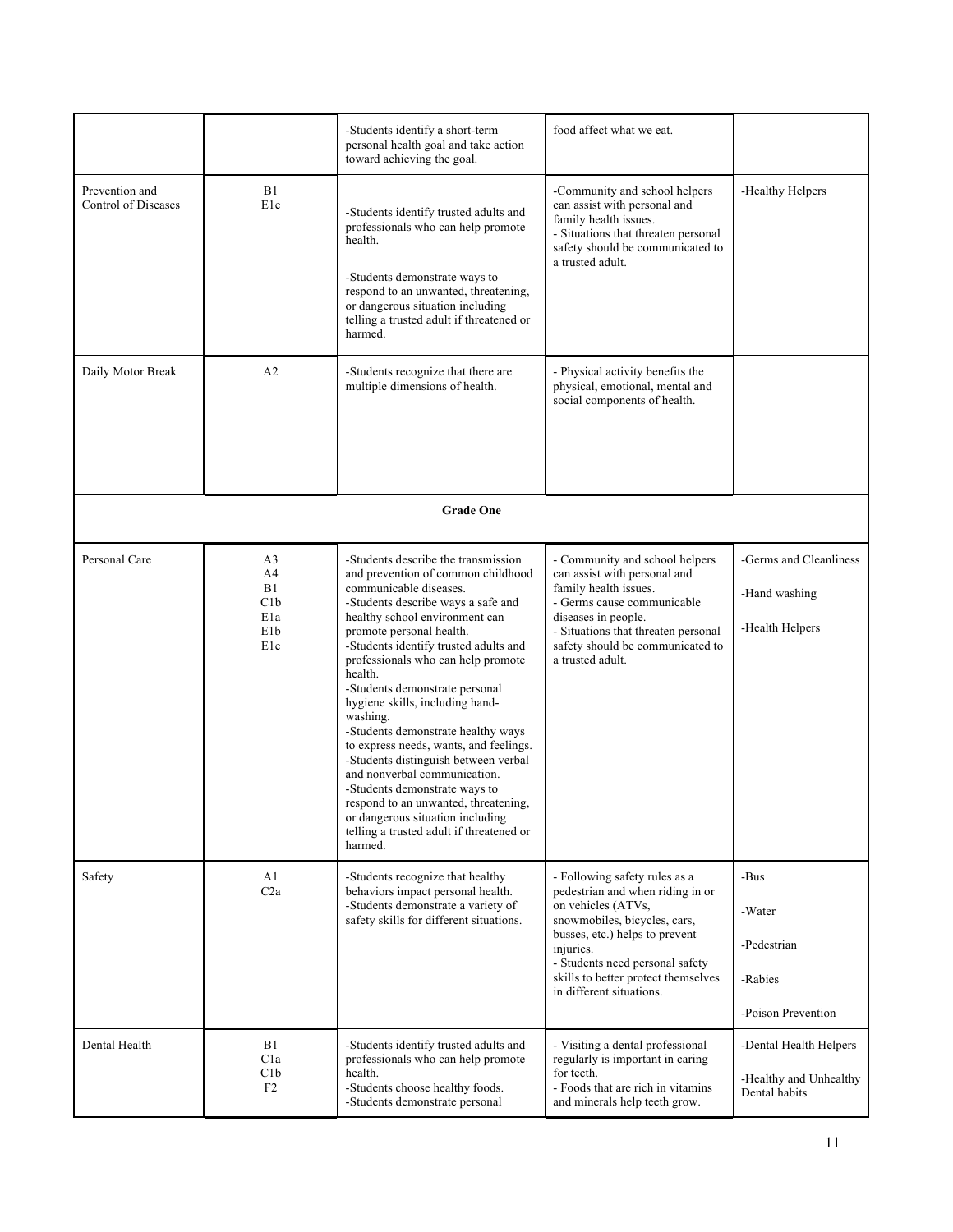| Communication       | A6<br>E1a                                                             | hygiene skills, including hand-<br>washing.<br>-Students identify a short-term<br>personal health goal and take action<br>toward achieving the goal.<br>-Students identify basic health terms<br>related to family life; nutrition;<br>personal health; safety and injury<br>prevention; and tobacco, alcohol, and<br>other drug use prevention.<br>-Students demonstrate healthy ways<br>to express needs, wants, and feelings.                                                                                                                                                                                     | - Foods that are high in sugar are<br>unhealthy for teeth, especially if<br>they are eaten often or without<br>other foods.<br>- Tooth decay, which creates<br>unhealthy teeth, can be prevented.<br>- There are healthy ways for<br>people to express their needs,<br>wants and feelings throughout<br>life.<br>- Expressing feelings in a healthy<br>way promotes personal well-<br>being.<br>- Self-esteem and self-awareness<br>can influence personal health.                                                                       | -Feelings<br>-Teasing                                                                                        |  |  |
|---------------------|-----------------------------------------------------------------------|----------------------------------------------------------------------------------------------------------------------------------------------------------------------------------------------------------------------------------------------------------------------------------------------------------------------------------------------------------------------------------------------------------------------------------------------------------------------------------------------------------------------------------------------------------------------------------------------------------------------|------------------------------------------------------------------------------------------------------------------------------------------------------------------------------------------------------------------------------------------------------------------------------------------------------------------------------------------------------------------------------------------------------------------------------------------------------------------------------------------------------------------------------------------|--------------------------------------------------------------------------------------------------------------|--|--|
| Daily Nutrition Tip | A1                                                                    | -Students recognize that healthy<br>behaviors impact personal health.                                                                                                                                                                                                                                                                                                                                                                                                                                                                                                                                                |                                                                                                                                                                                                                                                                                                                                                                                                                                                                                                                                          |                                                                                                              |  |  |
| Daily Motor Break   | A <sub>2</sub>                                                        | -Students recognize that there are<br>multiple dimensions of health.                                                                                                                                                                                                                                                                                                                                                                                                                                                                                                                                                 | - Physical activity benefits the<br>physical, emotional, mental and<br>social components of health.                                                                                                                                                                                                                                                                                                                                                                                                                                      |                                                                                                              |  |  |
|                     | <b>Grade Two</b>                                                      |                                                                                                                                                                                                                                                                                                                                                                                                                                                                                                                                                                                                                      |                                                                                                                                                                                                                                                                                                                                                                                                                                                                                                                                          |                                                                                                              |  |  |
| Nutrition           | C1a<br>D <sub>1</sub> a<br>D <sub>1</sub> b<br>D <sub>1</sub> c<br>F2 | -Students choose healthy foods.<br>-Students identify family influences<br>on personal health practices and<br>behaviors.<br>-Students identify what the school can<br>do to support personal health practices<br>and behaviors.<br>-Students describe how the media can<br>influence health behaviors.<br>-Students identify a short-term<br>personal health goal and take action<br>toward achieving the goal.                                                                                                                                                                                                     | - MyPlate is a guide to help make<br>healthy food choices.<br>- Family lifestyle, school food<br>programs and the availability of<br>food affect what we eat.                                                                                                                                                                                                                                                                                                                                                                            | -Food Guide My Plate<br>-Six Basic Nutrients<br>-Healthy Food Choices<br>- Dietary Guidelines<br>-Daily Tips |  |  |
| Safe Touch          | A6<br>B1<br>B <sub>2</sub><br>C2a<br>E1e                              | -Students identify basic health terms<br>related to family life; nutrition;<br>personal health; safety and injury<br>prevention; and tobacco, alcohol, and<br>other drug use prevention.<br>-Students identify trusted adults and<br>professionals who can help promote<br>health.<br>-Students identify ways to locate<br>school and community health helpers.<br>-Students demonstrate a variety of<br>safety skills for different situations.<br>-Students demonstrate ways to<br>respond to an unwanted, threatening,<br>or dangerous situation including<br>telling a trusted adult if threatened or<br>harmed. | - There are safety strategies for<br>dealing with abusive family<br>situations.<br>- A person's body belongs to him<br>or her.<br>- Situations that threaten personal<br>safety should be communicated to<br>a trusted adult.<br>- There are individuals in your<br>school and community who can<br>help with unsafe<br>situations.<br>- Students need personal safety<br>skills to better protect themselves<br>in different situations.<br>- Situations that threaten personal<br>safety should be communicated to<br>a trusted adult. | -Safe and Unsafe<br>Touch<br>-Everyday Safety Skills<br>(BIKE SAFETY)<br>-Assertiveness<br>Techniques        |  |  |
| Communication       | C <sub>3</sub>                                                        | -Students demonstrate coping<br>strategies to sue when feeling too<br>excited, anxious, upset, angry, or out<br>of control.                                                                                                                                                                                                                                                                                                                                                                                                                                                                                          | -Children cope with family<br>change in various ways.                                                                                                                                                                                                                                                                                                                                                                                                                                                                                    | - Friendships<br>-Bullying                                                                                   |  |  |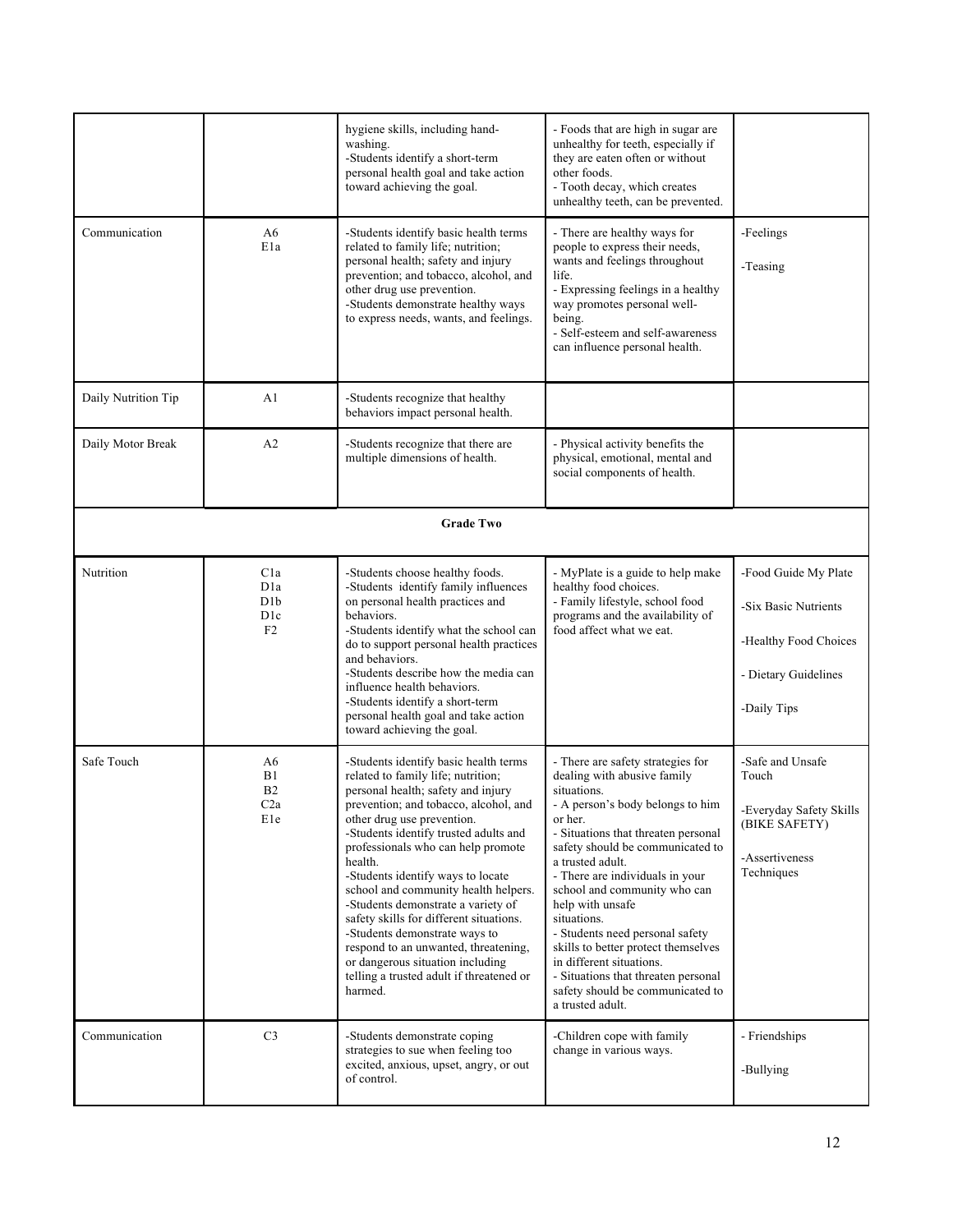| Here's Looking At<br>You    | A6<br>C2b                                               | -Students identify basic health terms<br>related to family life; nutrition;<br>personal health; safety and injury<br>prevention; and tobacco, alcohol, and<br>other drug use prevention.<br>-Students differentiate between safe<br>and harmful substances found at home<br>and school.                                                                                                                                                                                                                           | -Drugs, including alcohol, are<br>substances that change how the<br>body works.<br>-Medicines are used to control<br>and cure disease and disorders, if<br>they are used properly.<br>- Tobacco use is harmful to<br>health.                                                                                                                                                                                                                                                                     |                                                                                                                                                                                           |
|-----------------------------|---------------------------------------------------------|-------------------------------------------------------------------------------------------------------------------------------------------------------------------------------------------------------------------------------------------------------------------------------------------------------------------------------------------------------------------------------------------------------------------------------------------------------------------------------------------------------------------|--------------------------------------------------------------------------------------------------------------------------------------------------------------------------------------------------------------------------------------------------------------------------------------------------------------------------------------------------------------------------------------------------------------------------------------------------------------------------------------------------|-------------------------------------------------------------------------------------------------------------------------------------------------------------------------------------------|
| Personal Health             | E <sub>1</sub> a                                        | -Students demonstrate healthy ways<br>to express needs, wants, and feelings                                                                                                                                                                                                                                                                                                                                                                                                                                       | - There are healthy ways for<br>people to express their needs,<br>wants and feelings throughout<br>life.<br>- Expressing feelings in a healthy<br>way promotes personal well-<br>being.                                                                                                                                                                                                                                                                                                          | -Self-Esteem                                                                                                                                                                              |
| Daily Motor Break           | A <sub>2</sub>                                          | -Students recognize that there are<br>multiple dimensions of health.                                                                                                                                                                                                                                                                                                                                                                                                                                              | - Physical activity benefits the<br>physical, emotional, mental and<br>social components of health.                                                                                                                                                                                                                                                                                                                                                                                              |                                                                                                                                                                                           |
|                             |                                                         | <b>Grade Three</b>                                                                                                                                                                                                                                                                                                                                                                                                                                                                                                |                                                                                                                                                                                                                                                                                                                                                                                                                                                                                                  |                                                                                                                                                                                           |
| Communication<br>Strategies | C2a<br>C <sub>3</sub><br>E <sub>1</sub> a<br>E1b<br>E1e | -Students demonstrate healthy and<br>safe ways to recognize, deal with, or<br>avoid threatening situations.<br>-Students demonstrate strategies that<br>can be used to manage stress, anger,<br>or grief.<br>-Students demonstrate appropriate<br>listening skills to enhance health.<br>-Students demonstrate effective verbal<br>and non-verbal communication skills<br>including assertiveness skills to<br>enhance health<br>-Students demonstrate non-violent<br>strategies to manage or resolve<br>conflict | - Conflict resolution strategies can<br>be used successfully to solve<br>problems within<br>families.<br>- Responding to different types of<br>aggression (bullying, anger)<br>requires utilizing<br>effective response strategies.<br>- Effective coping skills can help<br>when dealing with loss,<br>disappointment, trauma and<br>stress.<br>- Respectful verbal and non-<br>verbal communication skills<br>should be used.<br>- Differentiate between aggressive<br>and assertive behavior. | -Conflict Resolution<br>Strategies<br>- Types of Conflict                                                                                                                                 |
| Human Body                  | A1<br>A6<br>C1b                                         | -Students explain the relationship<br>between healthy behaviors and<br>personal health.<br>-Students define basic health concepts<br>related to family life; nutrition;<br>personal health; safety and injury<br>prevention; and tobacco, alcohol, and<br>other drug use prevention.<br>-Demonstrate basic care of the human<br>body.                                                                                                                                                                             | - Personal health habits (sleep,<br>diet, physical activity) impact<br>attitudes and how people behave.<br>- Healthy eating and regular<br>exercise promote good health.<br>- The most important function of<br>teeth is to aid in digestion of food.                                                                                                                                                                                                                                            | - Basic Care of Systems<br>to Promote Health<br>-Digestive System and<br>Nutrition<br>-6 Nutrients<br>-Selecting Health<br>Foods When Away<br>from Home<br>-Food Safety<br>-Table Manners |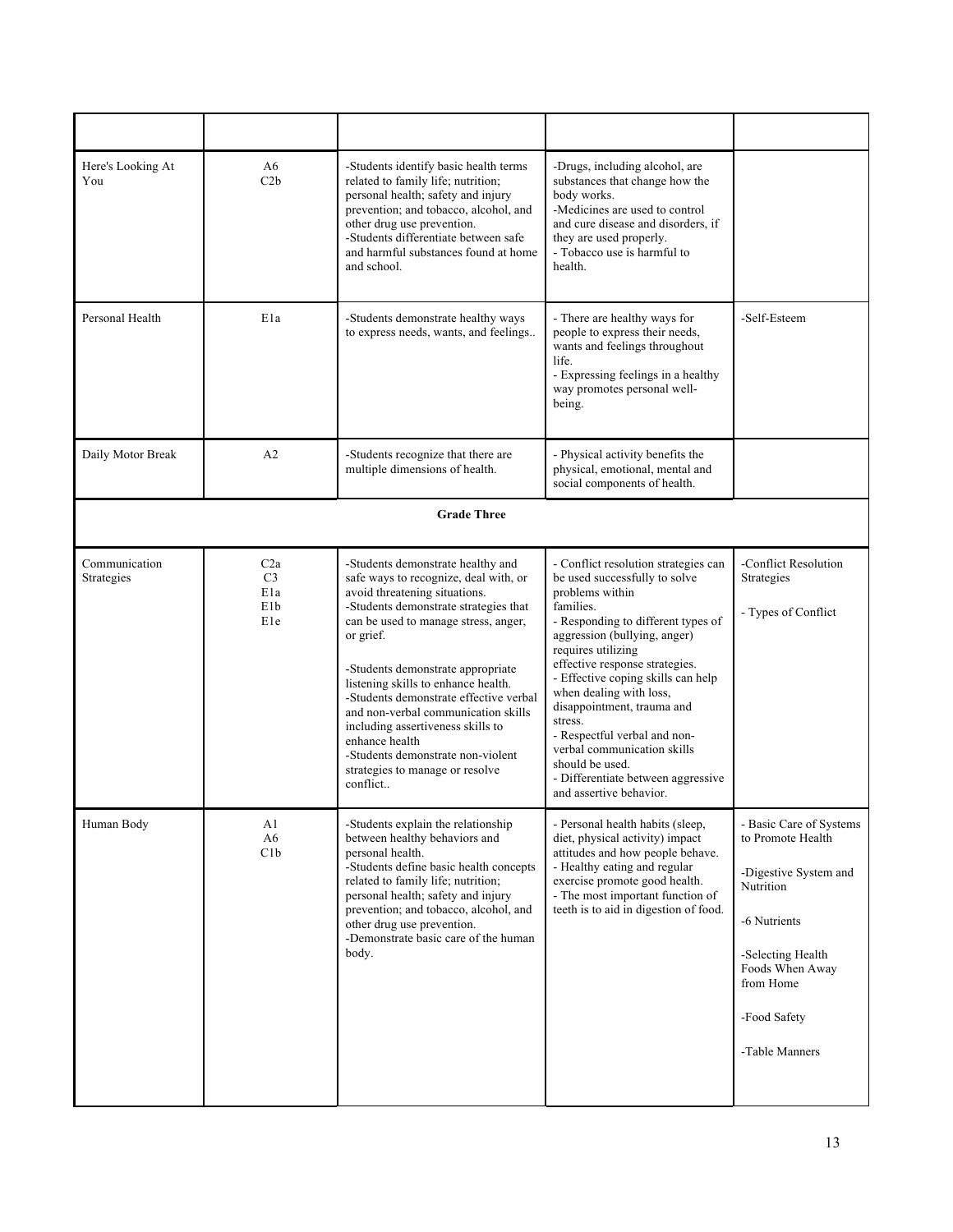| Nutrition Tips                                   | A1                                                                                                  | -Students explain the relationship<br>between healthy behaviors and<br>personal health.                                                                                                                                                                                                                                                                                                                                                                                                                                                                                                                                                                                                                                                                                                       |                                                                                                                                                                                                                                                                                                                                                                                                                                                                                                                                                                                                                                                                                                                                                                                            |                                        |
|--------------------------------------------------|-----------------------------------------------------------------------------------------------------|-----------------------------------------------------------------------------------------------------------------------------------------------------------------------------------------------------------------------------------------------------------------------------------------------------------------------------------------------------------------------------------------------------------------------------------------------------------------------------------------------------------------------------------------------------------------------------------------------------------------------------------------------------------------------------------------------------------------------------------------------------------------------------------------------|--------------------------------------------------------------------------------------------------------------------------------------------------------------------------------------------------------------------------------------------------------------------------------------------------------------------------------------------------------------------------------------------------------------------------------------------------------------------------------------------------------------------------------------------------------------------------------------------------------------------------------------------------------------------------------------------------------------------------------------------------------------------------------------------|----------------------------------------|
| Daily Motor Break                                | C1b<br>D <sub>1</sub> a                                                                             | -Demonstrate basic care of the human<br>body.<br>-Students describe how family,<br>school, and community influence and<br>support personal health practices and<br>behaviors.                                                                                                                                                                                                                                                                                                                                                                                                                                                                                                                                                                                                                 | - Daily physical activity maintains<br>and improves body system<br>functioning.<br>- Physical activity opportunities<br>are provided in school and by the<br>community.                                                                                                                                                                                                                                                                                                                                                                                                                                                                                                                                                                                                                    |                                        |
|                                                  |                                                                                                     | <b>Grade Four</b>                                                                                                                                                                                                                                                                                                                                                                                                                                                                                                                                                                                                                                                                                                                                                                             |                                                                                                                                                                                                                                                                                                                                                                                                                                                                                                                                                                                                                                                                                                                                                                                            |                                        |
| Here's Looking At<br>You                         | A <sub>6</sub><br>C <sub>1</sub><br>D <sub>1</sub> a<br>D <sub>1</sub> c<br>F <sub>1</sub> b<br>F1c | -Students define basic health concepts<br>related to family life; nutrition;<br>personal health; safety and injury<br>prevention; and tobacco, alcohol, and<br>other drug use prevention.<br>-Students demonstrate age-<br>appropriate healthy practices and/or<br>behaviors to maintain or improve<br>personal health.<br>-Students describe how family,<br>school, and community influence and<br>support personal health practices and<br>behaviors.<br>-Students explain how media<br>influences thoughts, feelings, and<br>health behaviors.<br>-Students list healthy options to<br>health-related issues or problems and<br>predict the potential outcomes of each<br>option when making a health-related<br>decision.<br>-Students choose a healthy option<br>when making a decision. | - Some advertisements try to<br>persuade people to use alcohol.<br>- Nicotine, contained in all forms<br>of tobacco, is an addictive drug.<br>- Tobacco use including<br>cigarettes, cigars, pipes, and<br>smokeless tobacco is unhealthy.<br>- A person can develop strategies<br>for staying tobacco-free.<br>- Family members influence<br>decisions about tobacco use.                                                                                                                                                                                                                                                                                                                                                                                                                 |                                        |
| <b>Talking About</b><br>Touching (Safe<br>Touch) | A1<br>A6<br>B <sub>2</sub><br>C1b<br>C2a<br>C2b<br>E1c                                              | -Students explain the relationship<br>between healthy behaviors and<br>personal health.<br>-Students define basic health concepts<br>related to family life; nutrition;<br>personal health; safety and injury<br>prevention; and tobacco, alcohol, and<br>other drug use prevention.<br>-Students locate resources from home,<br>school, and the community that<br>provide valid health information.<br>-Students demonstrate basic care of<br>the human body.<br>-Students demonstrate healthy and<br>safe ways to recognize, deal with, or<br>avoid threatening situations.<br>-Students develop injury prevention<br>and safety strategies for personal<br>health.<br>-Students demonstrate how to ask for<br>assistance to enhance personal health.                                       | - Love and/or affection should be<br>expressed appropriately<br>depending on the relationship<br>and the situation.<br>- Children can learn safety<br>strategies for dealing with abusive<br>family situations.<br>- When any type of abuse (verbal,<br>social,<br>physical, emotional, cyber,<br>sexual) occurs to<br>self or others, tell a trusted adult.<br>- A child is not at fault if someone<br>touches him or her in a way that is<br>inappropriate.<br>- There are appropriate and<br>inappropriate kinds of touch.<br>- Everyone, including children,<br>has a right to tell others not to<br>touch their body.<br>- Unsafe situations should be<br>recognized and communicated to<br>a trusted adult.<br>- It is important to identify and<br>practice personal safety skills. | - Personal Safety<br>- Touching Safety |
| Consumer and<br>Community Health                 | D <sub>1</sub> a<br>D1b                                                                             | -Students describe how family,<br>school, and community influence and                                                                                                                                                                                                                                                                                                                                                                                                                                                                                                                                                                                                                                                                                                                         | - Media and technology should be<br>used in safe and appropriate ways                                                                                                                                                                                                                                                                                                                                                                                                                                                                                                                                                                                                                                                                                                                      | -Influences on Personal<br>Health      |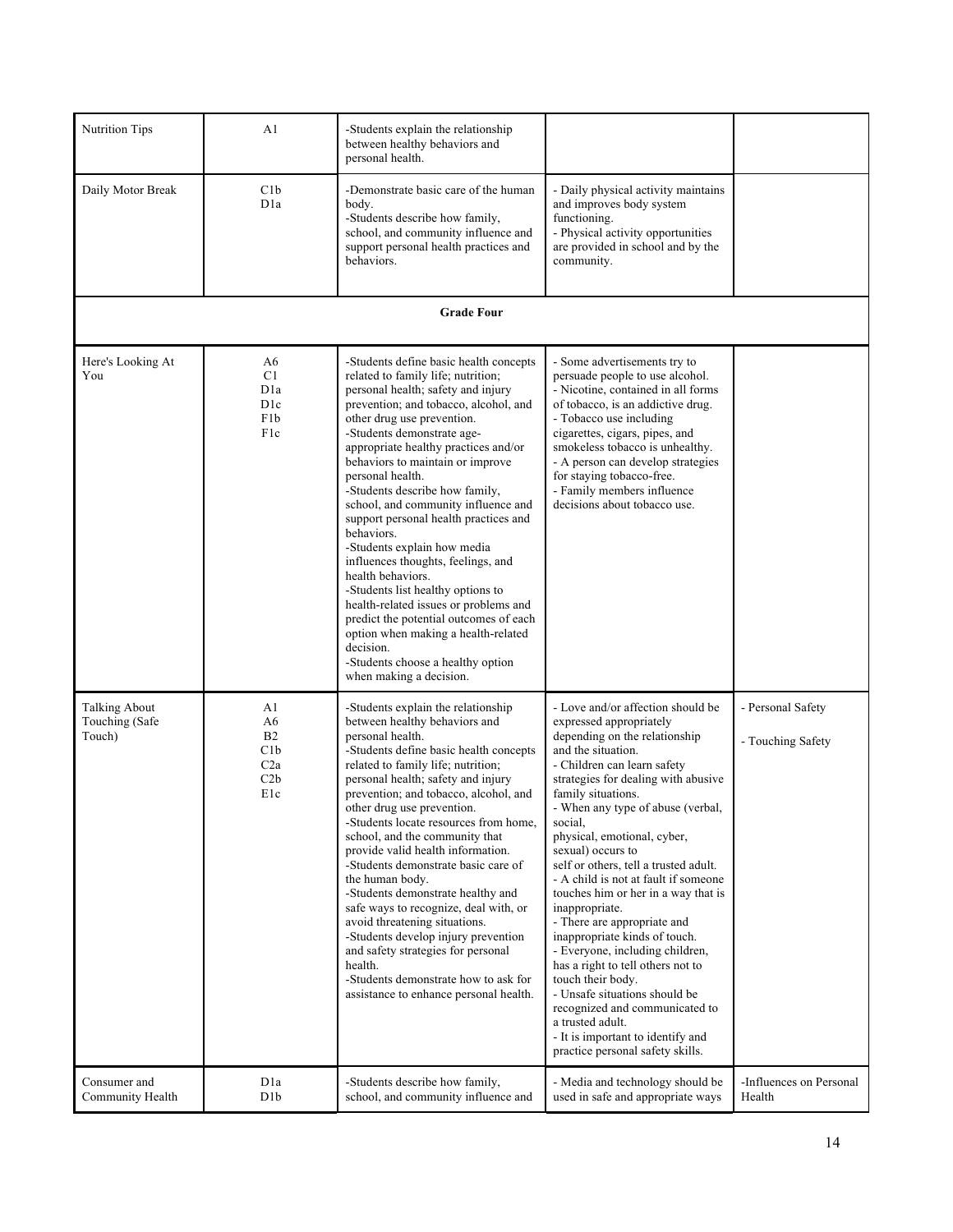|                                | D2                                                                   | support personal health practices and<br>behaviors.<br>-Students describe how peers and<br>culture can influence health practices<br>and behaviors.<br>-Students describe ways technology<br>can influence personal health.                                                                                                                                                                                                                                                                                              | (social networking, cell phones,<br>video, computers, music, etc).<br>- The media can affect and<br>influence one's mental health.<br>- Factors such as culture,<br>economics, school, and marketing<br>(e.g. advertising and<br>packaging) influence food<br>choices.                                                                                                                                                                                | -Sources of Valid<br>Health Information<br>-Technology and<br><b>Healthy Behaviors</b>                                                                 |
|--------------------------------|----------------------------------------------------------------------|--------------------------------------------------------------------------------------------------------------------------------------------------------------------------------------------------------------------------------------------------------------------------------------------------------------------------------------------------------------------------------------------------------------------------------------------------------------------------------------------------------------------------|-------------------------------------------------------------------------------------------------------------------------------------------------------------------------------------------------------------------------------------------------------------------------------------------------------------------------------------------------------------------------------------------------------------------------------------------------------|--------------------------------------------------------------------------------------------------------------------------------------------------------|
| Mental and Emotional<br>Health | A <sub>1</sub><br>A <sub>2</sub><br>A <sub>6</sub><br>C <sub>2</sub> | -Students explain the relationship<br>between healthy behaviors and<br>personal health.<br>-Students identify examples of<br>physical, mental, emotional, and<br>social health during childhood.<br>-Students define basic health concepts<br>related to family life; nutrition;<br>personal health; safety and injury<br>prevention; and tobacco, alcohol, and<br>other drug use prevention.<br>-Students demonstrate a variety of<br>behaviors to avoid or reduce personal<br>health risks.                            | - Love and/or affection should be<br>expressed appropriately<br>depending on the relationship<br>and the situation.<br>- Recognizing and managing<br>one's own emotions is important<br>to personal health.<br>- Everyone has a right to have<br>feelings and opinions and to<br>express them appropriately.<br>- Positive self-esteem promotes<br>one's well-being.                                                                                  | -Wellness Scale<br>-Decision-Making<br>Strategies<br>-Character<br>Development, Self-<br><b>Statements</b><br>-Expressing Emotions<br>-Managing Stress |
| <b>Nutrition Tips</b>          | A <sub>1</sub>                                                       | -Students explain the relationship<br>between healthy behaviors and<br>personal health.                                                                                                                                                                                                                                                                                                                                                                                                                                  |                                                                                                                                                                                                                                                                                                                                                                                                                                                       |                                                                                                                                                        |
| Daily Motor Break              | C1b<br>D <sub>1</sub> a                                              | -Demonstrate basic care of the human<br>body.<br>-Students describe how family,<br>school, and community influence and<br>support personal health practices and<br>behaviors.                                                                                                                                                                                                                                                                                                                                            | - Daily physical activity maintains<br>and improves body system<br>functioning.<br>- Physical activity opportunities<br>are provided in school and by the<br>community.                                                                                                                                                                                                                                                                               |                                                                                                                                                        |
|                                |                                                                      | <b>Grade Five</b>                                                                                                                                                                                                                                                                                                                                                                                                                                                                                                        |                                                                                                                                                                                                                                                                                                                                                                                                                                                       |                                                                                                                                                        |
| Human Body                     | A6<br>C1b<br>F1d                                                     | -Students define basic health concepts<br>related to family life; nutrition;<br>personal health; safety and injury<br>prevention; and tobacco, alcohol, and<br>other drug use prevention.<br>-Demonstrate basic care of the human<br>body.<br>-Students describe the outcome of a<br>health-related decision.                                                                                                                                                                                                            | - There are benefits of getting<br>proper rest and sleep for healthy<br>growth and development.<br>- Nutrients in food affect how<br>body systems function.<br>- Maintaining a healthy body<br>requires healthy foods, regular<br>exercise, and adequate<br>water intake and rest.<br>- Healthy food choices can help<br>prevent certain diseases or health<br>related problems.                                                                      | -Disease Prevention                                                                                                                                    |
| Preparing for Puberty          | A5<br>A6<br>B <sub>2</sub><br>C1b<br>D <sub>1</sub> c                | -Students identify the general<br>characteristics of human growth and<br>development.<br>-Students define basic health concepts<br>related to family life; nutrition;<br>personal health; safety and injury<br>prevention; and tobacco, alcohol, and<br>other drug use prevention.<br>-Students locate resources from home,<br>school, and the community that<br>provide valid health information.<br>-Demonstrate basic care of the human<br>body.<br>-Students explain how media<br>influences thoughts, feelings, and | - The reproductive system enables<br>a man and a woman to have a<br>baby.<br>- During puberty, adolescents<br>experience significant changes.<br>-A wide range of development is<br>normal during puberty.<br>- Adolescents should know where<br>to acquire accurate information<br>about puberty.<br>- Personal body care is a<br>responsibility throughout the<br>stages of life.<br>- Good hygiene practices are<br>important for promoting health |                                                                                                                                                        |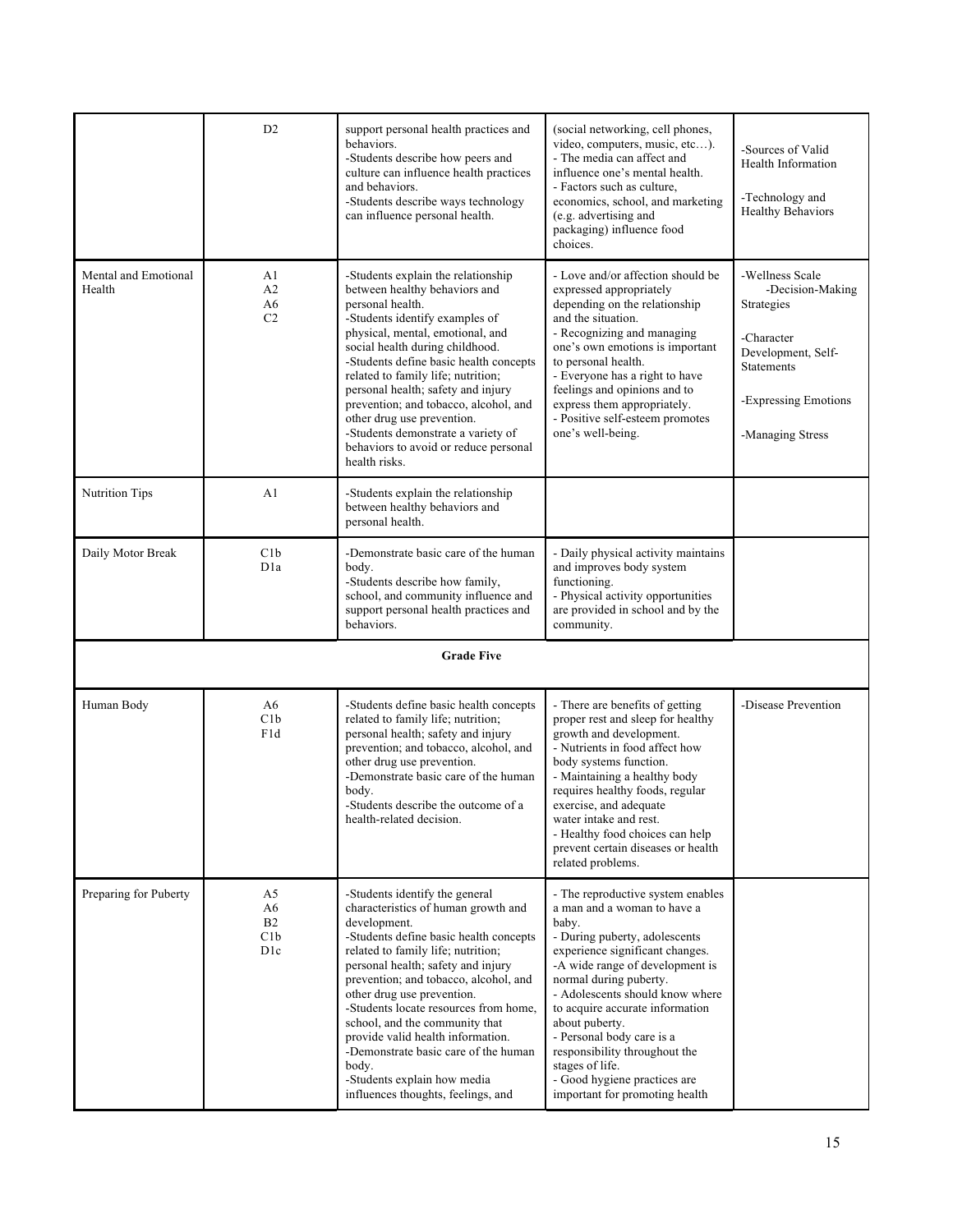|                                       |                         | health behaviors.                                                                                                                                                                                                                                                                                                                                                          | and maintaining social<br>relationships.<br>- Media can influence adolescent<br>behavior.                                                                                                              |                                                                                                                                                                                   |
|---------------------------------------|-------------------------|----------------------------------------------------------------------------------------------------------------------------------------------------------------------------------------------------------------------------------------------------------------------------------------------------------------------------------------------------------------------------|--------------------------------------------------------------------------------------------------------------------------------------------------------------------------------------------------------|-----------------------------------------------------------------------------------------------------------------------------------------------------------------------------------|
| <b>Environmental Health</b>           | A4                      | -Students describe ways a safe and<br>healthy school and community<br>environment can promote personal<br>health.                                                                                                                                                                                                                                                          |                                                                                                                                                                                                        |                                                                                                                                                                                   |
| Substance Use and<br>Abuse Prevention | A6<br>E1d               | -Students define basic health concepts<br>related to family life; nutrition;<br>personal health; safety and injury<br>prevention; and tobacco, alcohol, and<br>other drug use prevention.<br>-Students demonstrate refusal skills to<br>avoid or reduce health risks.                                                                                                      |                                                                                                                                                                                                        |                                                                                                                                                                                   |
| Daily Nutrition Tips                  | A1                      | -Students explain the relationship<br>between healthy behaviors and<br>personal health.                                                                                                                                                                                                                                                                                    |                                                                                                                                                                                                        |                                                                                                                                                                                   |
| Daily Motor Break                     | C1b<br>D <sub>1</sub> a | -Demonstrate basic care of the human<br>body.<br>-Students describe how family,<br>school, and community influence and<br>support personal health practices and<br>behaviors.                                                                                                                                                                                              | - Daily physical activity maintains<br>and improves body system<br>functioning.<br>- Physical activity opportunities<br>are provided in school and by the<br>community.                                |                                                                                                                                                                                   |
|                                       |                         | <b>Grade Six</b>                                                                                                                                                                                                                                                                                                                                                           |                                                                                                                                                                                                        |                                                                                                                                                                                   |
| First Aid                             | $C-1$<br>$C-2$          | -Demonstrate a healthy practice<br>behavior to maintain or improve one's<br>own health in each of the following<br>areas: personal health<br>-Demonstrate ways to recognize,<br>avoid or change situations that<br>threaten the safety of self and others<br>and develop injury prevention and<br>safety strategies including first aid for<br>family and personal health. | -Understands the importance of<br>being a skilled first Aid responder<br>-Is skilled at: Making a 911 call<br>performing rescue for choking<br>victim<br>-Check, Call Care Car for<br>various injuries | -First Aid: Check, Call,<br>Care<br>-How to check a victim<br>and scene<br>-How to Call 911<br>-Basic first Aid<br>treatments, wounds,<br>burns, shock,<br>-Prevention strategies |
| Decision Making                       | $F-1$                   | -Apply the following decision making<br>skills to enhance health -Determine<br>when health related situation requires<br>a thoughtful decision-making<br>process                                                                                                                                                                                                           | -Understands that there are<br>situations that require a decision<br>making model<br>-Understands a decision making<br>process and Is skilled at applying<br>a decision making process                 | -FIND model<br>-Define and practice                                                                                                                                               |
| Puberty                               | $A-1$<br>$A-5$<br>$D-1$ | - Examine the relationship between<br>behaviors and personal health<br>including personal; responsibility for                                                                                                                                                                                                                                                              | -Understands all of the<br>reproductive body parts, internal<br>and external                                                                                                                           | -Puberty:<br>Physical social and<br>emotional changes of                                                                                                                          |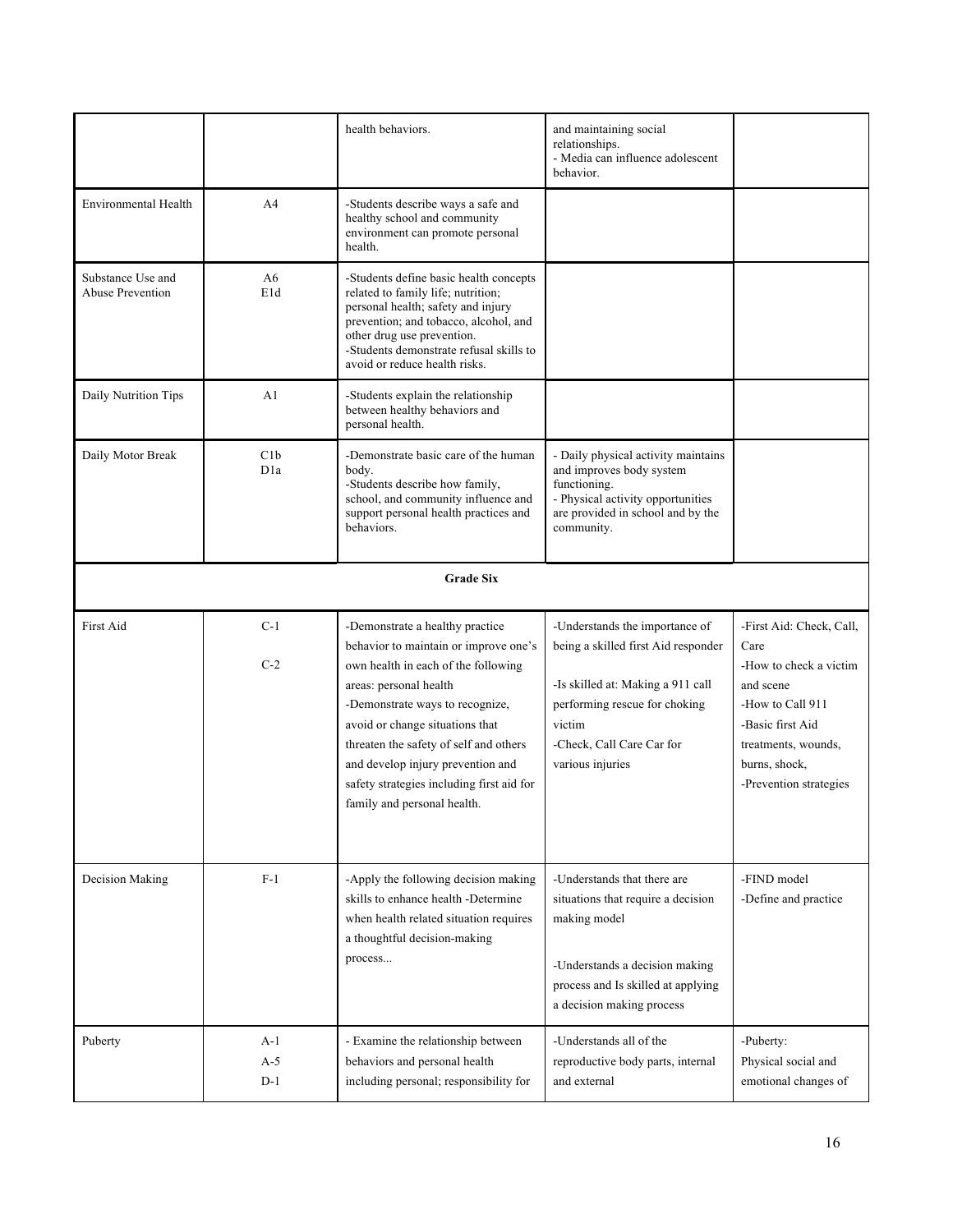|                 |                         | healthy and unhealthy behaviors and<br>the barriers to practicing personal<br>health.<br>-Describe the specific characteristics<br>of adolescent growth and<br>development<br>-Explain and analyze how the<br>multiple factors influence adolescent<br>health behaviors emphasizing how the<br>perceptions of norms, culture,<br>personal values and beliefs influence<br>healthy and unhealthy behaviors.                                                                                                            | -Understand the physical, social<br>and emotional maturation process                                                                  | puberty for male and<br>female                                                                                                                                                                                       |
|-----------------|-------------------------|-----------------------------------------------------------------------------------------------------------------------------------------------------------------------------------------------------------------------------------------------------------------------------------------------------------------------------------------------------------------------------------------------------------------------------------------------------------------------------------------------------------------------|---------------------------------------------------------------------------------------------------------------------------------------|----------------------------------------------------------------------------------------------------------------------------------------------------------------------------------------------------------------------|
| Nutrition       | $A-6$<br>$B-2$          | -Explain essential health concepts<br>related to family life: nutrition<br>-Explain situations requiring the use<br>of valid and reliable health<br>information, products and services<br>and locate them.                                                                                                                                                                                                                                                                                                            | -Understands a healthy balanced<br>diet                                                                                               | -What is "My plate"<br>-Portions,<br>Label reading<br>Evaluating eating<br>habits<br>-Healthy snacks (<br>pretzel baking lab)                                                                                        |
|                 |                         | <b>Grade Seven</b>                                                                                                                                                                                                                                                                                                                                                                                                                                                                                                    |                                                                                                                                       |                                                                                                                                                                                                                      |
| Nutrition       | $A-6$<br>$C-1$<br>$F-2$ | -Explain essential health concepts<br>related to family life: nutrition<br>-Demonstrate a healthy practice<br>behavior to maintain or improve one's<br>own health in each of the following<br>areas: personal health<br>-Develop and apply the following<br>strategies to attain a short-term<br>personal health goal: assess personal<br>health practices, develop of short-term<br>goal to adopt, maintain or improve a<br>personal health practice, utilize<br>strategies to monitor progress towards<br>the goal. | -Understands how nutrition<br>impacts your health                                                                                     | -Evaluating Eating<br>habits<br>-Healthy diet: what<br>about fat, sugar,<br>sodium<br>-Tips for making<br>healthy choices. RDI's,<br>Calories.<br>Physical activity,<br>WebQuest<br>-Foods lab: Whole<br>wheat pizza |
| Substance Abuse | $D-1$                   | -Explain and analyze how the<br>multiple factors influence adolescent<br>health behaviors emphasizing how the<br>perceptions of norms, culture,<br>personal values and beliefs influence<br>healthy and unhealthy behaviors.                                                                                                                                                                                                                                                                                          | -Understands the consequences of<br>tobacco                                                                                           | -Tobacco Effects<br>-Long/Short term<br>effects of tobacco use<br>-Tobacco Myths                                                                                                                                     |
| Wellness        | $A-2$                   | -Explain the interrelationship of<br>physical, mental/intellectual,<br>emotional and social health.                                                                                                                                                                                                                                                                                                                                                                                                                   | -Understands that health is multi-<br>dimensional and that there are 7<br>dimensions of wellness and that<br>they are inter-connected | -What is wellness:<br>-Wellness Inventory<br>-Understanding the 6                                                                                                                                                    |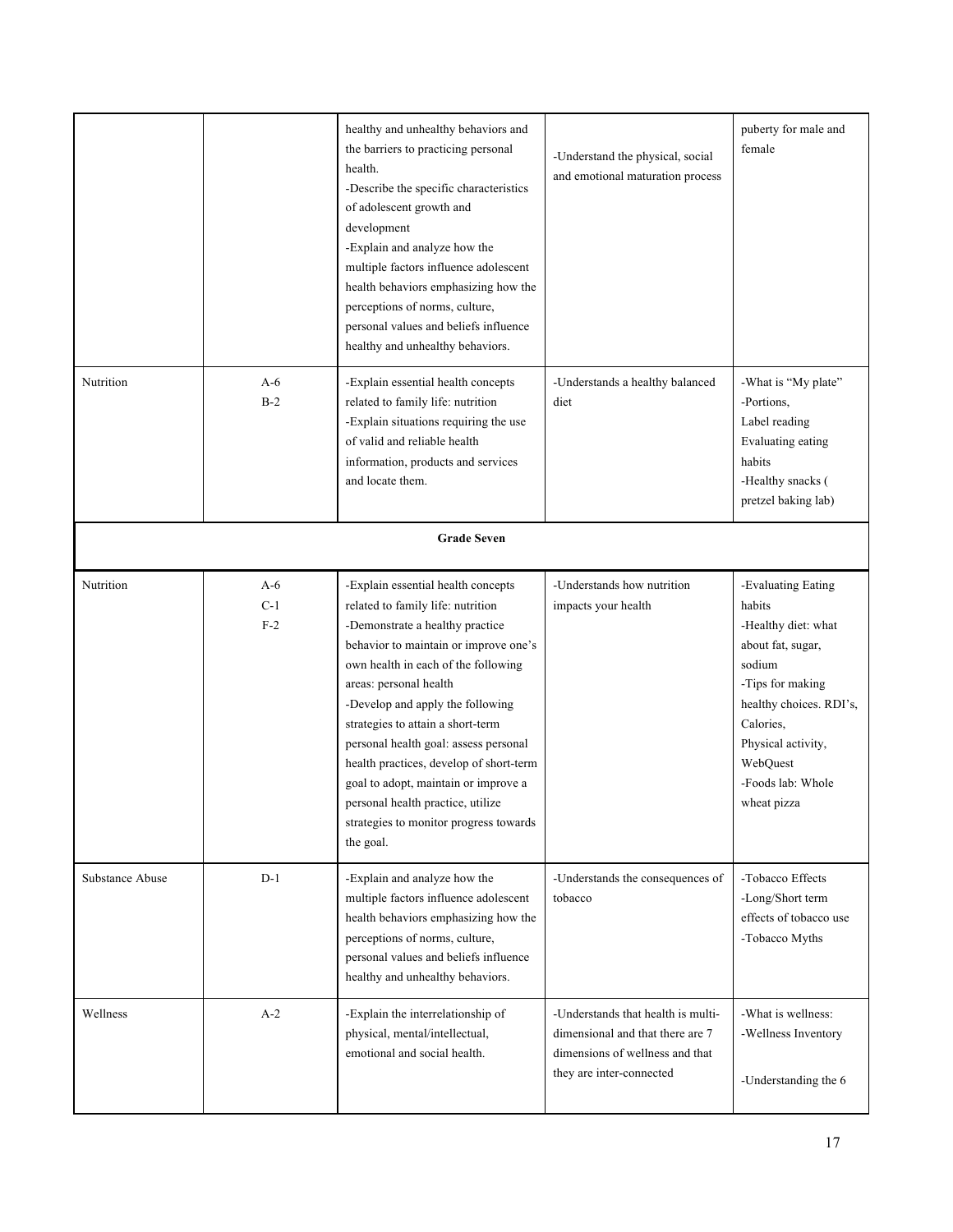|                          |                                  |                                                                                                                                                                                                                                                                                                                                                                                                                                                                                                                                                                                                                                                                                                                         |                                                                                                                                                                                    | dimension of Wellness<br>-Interconnectedness of<br>the dimensions                                                                                                                                            |
|--------------------------|----------------------------------|-------------------------------------------------------------------------------------------------------------------------------------------------------------------------------------------------------------------------------------------------------------------------------------------------------------------------------------------------------------------------------------------------------------------------------------------------------------------------------------------------------------------------------------------------------------------------------------------------------------------------------------------------------------------------------------------------------------------------|------------------------------------------------------------------------------------------------------------------------------------------------------------------------------------|--------------------------------------------------------------------------------------------------------------------------------------------------------------------------------------------------------------|
|                          |                                  | <b>Grade Eight</b>                                                                                                                                                                                                                                                                                                                                                                                                                                                                                                                                                                                                                                                                                                      |                                                                                                                                                                                    |                                                                                                                                                                                                              |
| <b>Stress</b>            | $C-2$<br>$D-3$                   | -Demonstrates ways to recognize,<br>avoid or change situations that<br>threaten the safety of self and others<br>and develop injury prevention and<br>safety strategies including first aid for<br>family and personal health.<br>-Describe how some health-risk<br>behaviors, such as the use of gateway<br>drugs, can influence the likelihood of<br>engaging in unhealthy behaviors and<br>how the use of drugs and alcohol can<br>adversely influence judgment and<br>self-control.                                                                                                                                                                                                                                 | -Understands how stress impacts<br>us physically, socially and<br>emotionally.<br>-Understands stress management<br>techniques and how to use a<br>healthy stress management plan. | -Define Stress,<br>stressors<br>-How does stress<br>impact us physically,<br>socially, emotionally<br>-Anxiety<br>-Healthy and unhealthy<br>ways to deal with stress<br>-Develop a stress<br>management plan |
| Substance Abuse          | $C-2$<br>$D-1$<br>$D-3$          | -Demonstrates ways to recognize,<br>avoid or change situations that<br>threaten the safety of self and others<br>and develop injury prevention and<br>safety strategies including first aid for<br>family and personal health.<br>-Explain and analyze how the<br>multiple factors influence adolescent<br>health behaviors emphasizing how the<br>perceptions of norms, culture,<br>personal values and beliefs influence<br>healthy and unhealthy behaviors.<br>-Describe how some health-risk<br>behaviors, such as the use of gateway<br>drugs, can influence the likelihood of<br>engaging in unhealthy behaviors and<br>how the use of drugs and alcohol can<br>adversely influence judgment and<br>self-control. | -Understands that substances are<br>harmful<br>-Understands strategies to live a<br>drug free life                                                                                 | -Physical, Social<br><b>Emotional Economical</b><br>impacts of Alcohol,<br>marijuana<br>-How drugs impact the<br>body and brain<br>-Addiction: basics<br>connect to the brain<br>-Refusal Skills             |
| <b>Healthy Sexuality</b> | $C-1$<br>$D-1$<br>$E-2$<br>$F-1$ | -Demonstrate a healthy practice<br>behavior to maintain or improve one's<br>own health in each of the following<br>areas: personal health.<br>-Explain and analyze how the<br>multiple factors influence adolescent<br>health behaviors emphasizing how the<br>perceptions of norms, culture,<br>personal values and beliefs influence<br>healthy and unhealthy behaviors.                                                                                                                                                                                                                                                                                                                                              | -Understands the strategies to live<br>a sexually healthy lifestyle<br>-Understands the prevention of<br>pregnancy and sexually<br>transmitted diseases.                           | -Abstinence<br>-Values<br>-Review Male/Female<br>anatomy<br>-STD's/HIV                                                                                                                                       |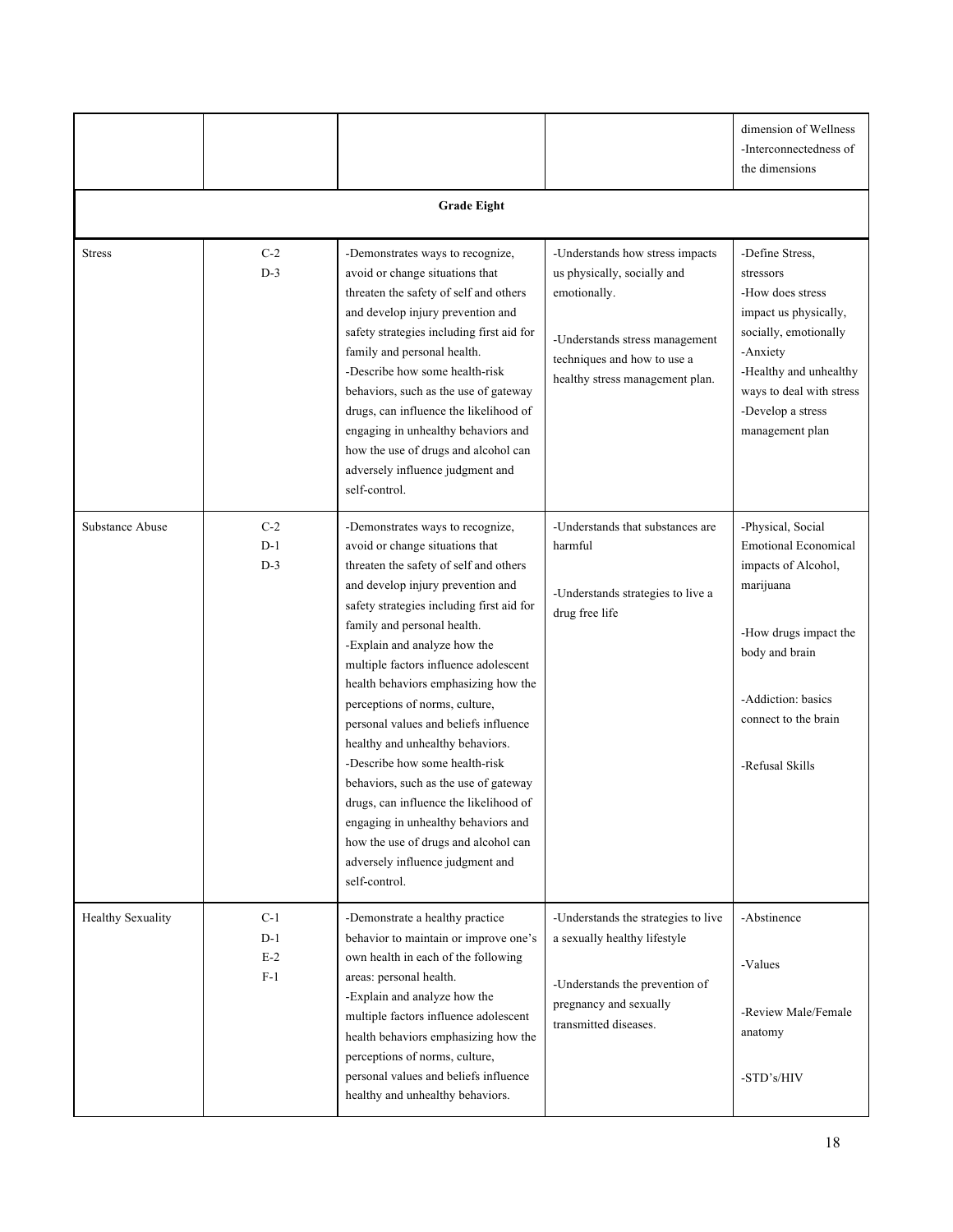|               |                                                                            | -Describe and develop the following<br>ways to influence and support others<br>to make positive health choices:<br>health enhancing position on a health<br>topic and the information to support<br>it; health enhancing messages that<br>target specific audiences; and work<br>cooperatively to advocate for healthy<br>individuals, families, and schools.<br>-Apply the following decision making<br>skills to enhance health: Determine<br>when health related situation requires<br>a thoughtful decision-making process;<br>determine when individual or<br>collaborative decision-making is<br>appropriate; distinguish between<br>healthy or unhealthy alternatives and<br>predict the potential short-term impact<br>on themselves or others; choose<br>healthy alternatives; and analyze the<br>outcome of their health-related<br>decision. |                                                                                                                                                                                                                                                                                                                                                                                                                                         | -Birth Control basics,<br>hormonal, barriers,<br>spermicidal, natural,<br>other                                                                                                                                                           |
|---------------|----------------------------------------------------------------------------|---------------------------------------------------------------------------------------------------------------------------------------------------------------------------------------------------------------------------------------------------------------------------------------------------------------------------------------------------------------------------------------------------------------------------------------------------------------------------------------------------------------------------------------------------------------------------------------------------------------------------------------------------------------------------------------------------------------------------------------------------------------------------------------------------------------------------------------------------------|-----------------------------------------------------------------------------------------------------------------------------------------------------------------------------------------------------------------------------------------------------------------------------------------------------------------------------------------------------------------------------------------------------------------------------------------|-------------------------------------------------------------------------------------------------------------------------------------------------------------------------------------------------------------------------------------------|
|               |                                                                            | MTA - HE Course                                                                                                                                                                                                                                                                                                                                                                                                                                                                                                                                                                                                                                                                                                                                                                                                                                         |                                                                                                                                                                                                                                                                                                                                                                                                                                         |                                                                                                                                                                                                                                           |
| Mental Health | A1<br>A <sub>3</sub><br>B <sub>2</sub><br>C <sub>2</sub><br>C <sub>3</sub> | -Students predict how behaviors can<br>impact health status.<br>-Students explain causes of common<br>diseases, disorders, and other health<br>problems and propose ways to reduce,<br>prevent, or treat them.<br>-Students access valid and reliable<br>health information, products, and<br>services.<br>-Students demonstrate a variety of<br>behaviors to avoid or reduce health<br>risks to self and others.<br>-Students design, implement, and<br>evaluate a plan for stress<br>management.                                                                                                                                                                                                                                                                                                                                                      | -Analyze individual responsibility<br>for enhancing health<br>-Explain causes of common<br>diseases, disorders, and other<br>health problems and propose ways<br>to reduce, prevent, or treat them<br>-Determine when professional<br>health services may be required<br>-Develop ways to recognize.<br>avoid, or change situations that<br>threaten the safety of others.<br>-Design, implement and evaluate<br>a plan for stress mgt. | -What mental health is<br>and isn't<br>-Self-esteem<br>and<br>its<br>impact<br>on<br>mental<br>health<br>-Resilience and attitude<br>-Eating disorders<br>-Suicide<br>prevention<br>education<br>-Stress and healthy<br>ways to manage it |
| Sexuality     | A1<br>A <sub>3</sub><br>B2                                                 | -Students predict how behaviors can<br>impact health status.<br>-Students explain causes of common<br>diseases, disorders, and other health<br>problems and propose ways to reduce,<br>prevent, or treat them.<br>-Students access valid and reliable<br>health information, products, and<br>services.<br>-Students demonstrate healthy<br>practices and/or behaviors to maintain<br>or improve the health of self and<br>others in each of the following areas:                                                                                                                                                                                                                                                                                                                                                                                       | -Analyze individual responsibility<br>for enhancing health<br>-Explain causes of common<br>diseases, disorders, and other<br>health problems and propose ways<br>to reduce, prevent, or treat them<br>-Access valid and reliable health<br>products and services.<br>-Demonstrate healthy practices or                                                                                                                                  | -Introduction<br>to<br>sexuality and cultural<br>shifts in attitudes<br>-Male/female anatomy<br>-Preventative<br>screenings<br>Abstinence/contracepti<br>on                                                                               |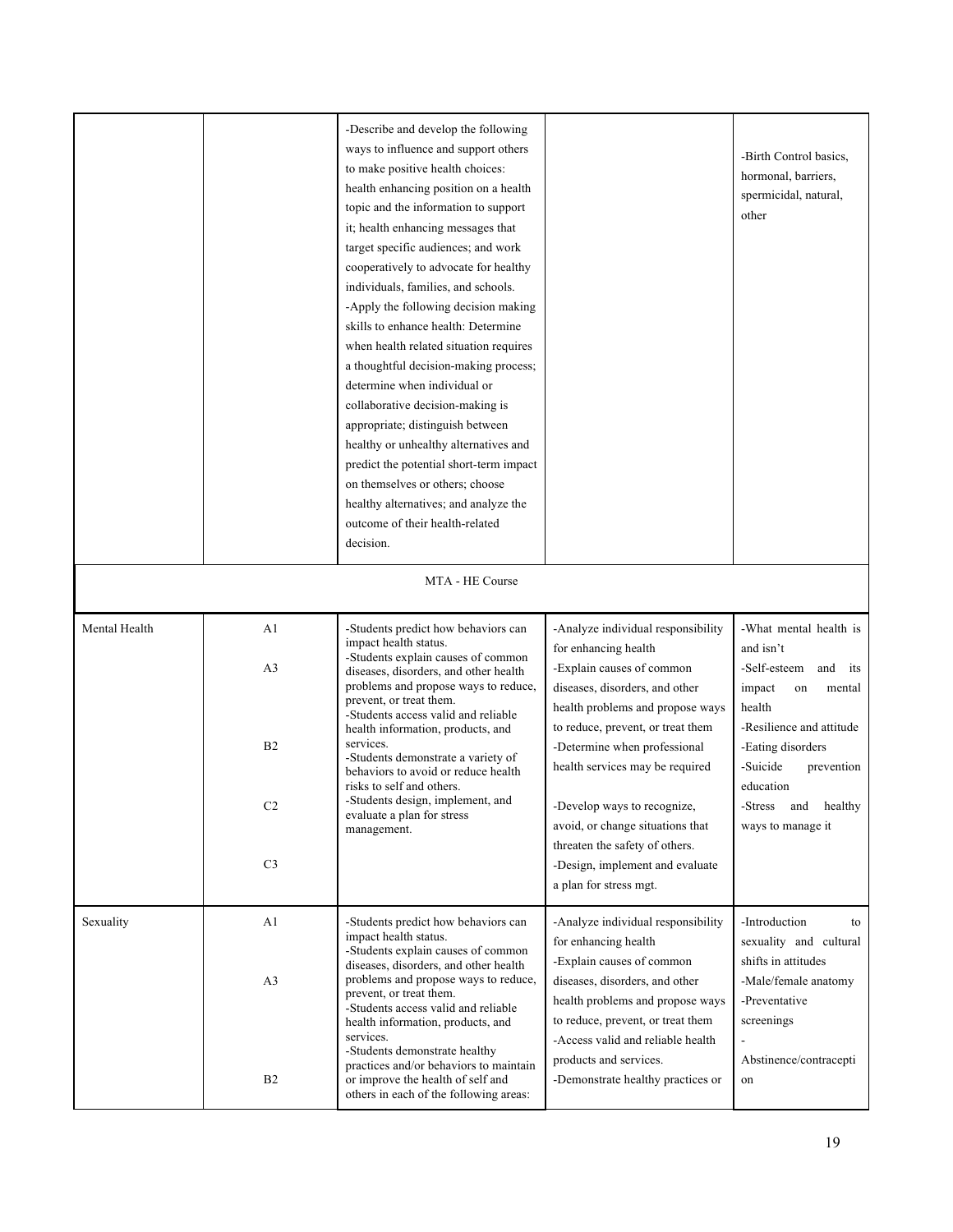|                   | C <sub>1</sub><br>D <sub>3</sub>       | healthy eating; physical activity;<br>tobacco, alcohol, and other drug use<br>prevention; and prevention of STDs,<br>HIV and unintended pregnancy.<br>-Students analyze how some health<br>risk behaviors can influence the<br>likelihood of engaging in unhealthy<br>behaviors.                                                                                                                                                                                                                                                                | behaviors to improve health in<br>self and others<br>-Analyze how some health risk<br>behaviors can influence the<br>likelihood of engaging in<br>unhealthy behaviors                                                                                                                                                               | -STD's/HIV<br>-Healthy vs unhealthy<br>relationships<br>-Avoiding exploitation,<br>harassment,<br>and<br>violence<br>in<br>relationships                                                                                                                                                                          |
|-------------------|----------------------------------------|-------------------------------------------------------------------------------------------------------------------------------------------------------------------------------------------------------------------------------------------------------------------------------------------------------------------------------------------------------------------------------------------------------------------------------------------------------------------------------------------------------------------------------------------------|-------------------------------------------------------------------------------------------------------------------------------------------------------------------------------------------------------------------------------------------------------------------------------------------------------------------------------------|-------------------------------------------------------------------------------------------------------------------------------------------------------------------------------------------------------------------------------------------------------------------------------------------------------------------|
| Nutrition         | A <sub>3</sub><br>C1                   | -Students explain causes of common<br>diseases, disorders, and other health<br>problems and propose ways to reduce,<br>prevent, or treat them.<br>-Students demonstrate healthy<br>practices and/or behaviors to maintain<br>or improve the health of self and<br>others in each of the following areas:<br>healthy eating; physical activity;<br>tobacco, alcohol, and other drug use<br>prevention; and prevention of STDs,<br>HIV and unintended pregnancy.                                                                                  | -Explain causes of common<br>diseases, disorders, and other<br>health problems and propose ways<br>to reduce, prevent, or treat them<br>-Demonstrate healthy practices or<br>behaviors to improve health in<br>self and others                                                                                                      | -Evaluating eating<br>habits<br>-Portion/serving sizes,<br>understanding food<br>labels, dietary<br>guidelines<br>-Healthy snack lab<br>-USDA "My Plate"<br>recommendations<br>-Food production and<br>government regulations<br>-Analyzing one's<br>nutritional intake as<br>compared to dietary<br>requirements |
| Substance Abuse   | A <sub>3</sub><br>C1<br>C <sub>3</sub> | -Students explain causes of common<br>diseases, disorders, and other health<br>problems and propose ways to reduce,<br>prevent, or treat them.<br>-Students demonstrate healthy<br>practices and/or behaviors to maintain<br>or improve the health of self and<br>others in each of the following areas:<br>healthy eating; physical activity;<br>tobacco, alcohol, and other drug use<br>prevention; and prevention of STDs,<br>HIV and unintended pregnancy.<br>-Students design, implement, and<br>evaluate a plan for stress<br>management. | -Explain causes of common<br>diseases, disorders, and other<br>health problems and propose ways<br>to reduce, prevent, or treat them<br>-Demonstrate healthy practices or<br>behaviors to improve health in<br>self and others<br>-Develop ways to recognize,<br>avoid, or change situations that<br>threaten the safety of others. | -Stages of dependency<br>-Family roles<br>-Effects of drugs on the<br>body,<br>relationships,<br>family<br>-Legal issues with drug<br>use<br>-Club drugs/date rape<br>-Trends<br>in<br>teen<br>substance abuse<br>-Where/how to get help                                                                          |
| Personal Wellness | A2<br>A4<br>E1                         | -Students analyze the interrelationship<br>of physical, mental/intellectual,<br>emotional, and social health.<br>-Students determine the<br>interrelationship between the<br>environment and other factors and<br>personal health.<br>-Students utilize skills for<br>communicating effectively with<br>family, peers, and others to enhance<br>health.                                                                                                                                                                                         | -Interrelationship of physical,<br>mental/intellectual, emotional,<br>and social health<br>-How genetics and family history<br>can impact personal health<br>-Demonstrate strategies to<br>prevent, manage, or resolve<br>conflicts.                                                                                                | -What is Health?<br>-Understanding the 7<br>Dimensions of Health<br>- Impact of family<br>medical history on<br>one's health<br>-Passive, aggressive,<br>and assertive<br>communication<br>-Communicating<br>$effectively - "I"$<br>messages                                                                      |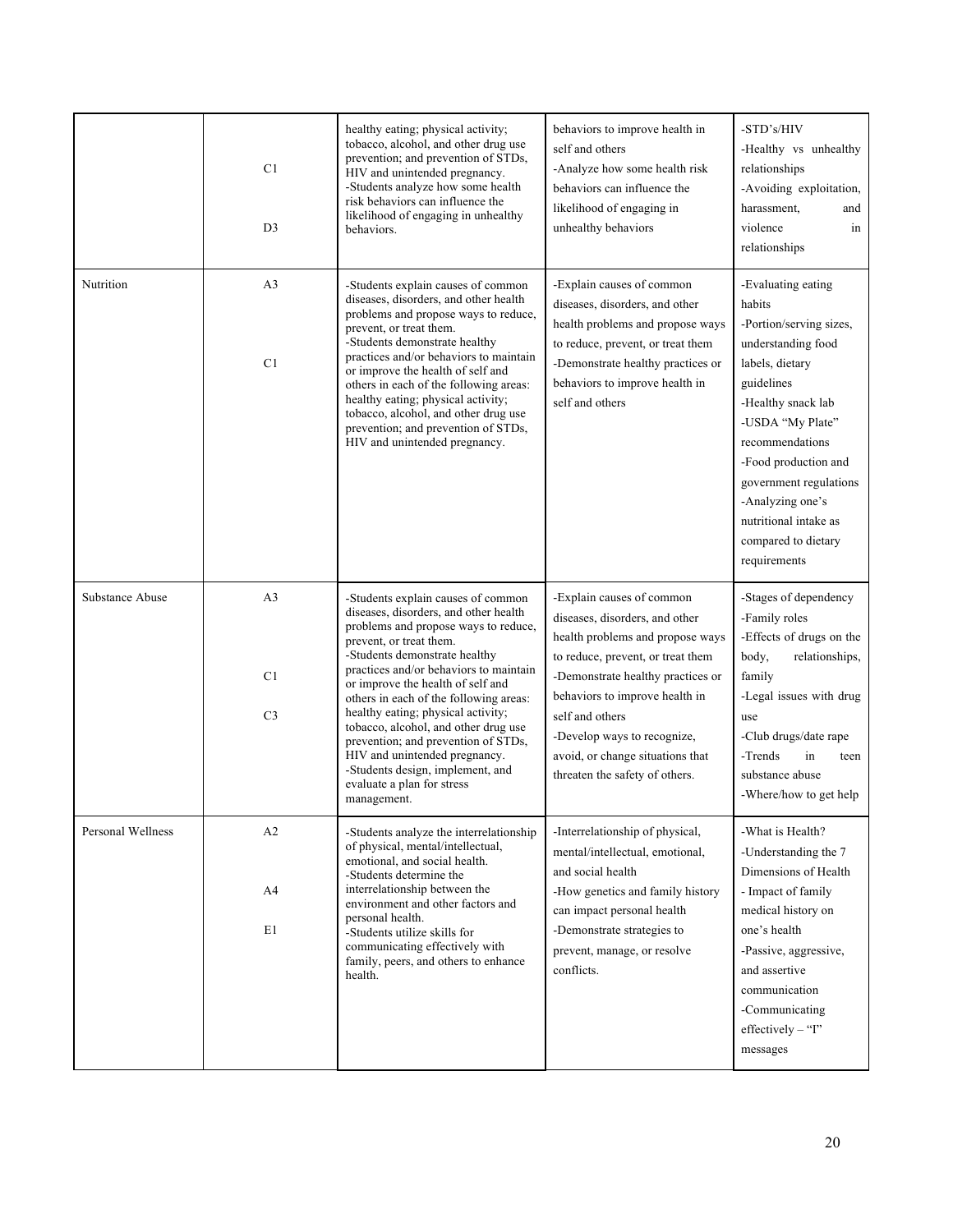| M.S.A.D. No. 75 HE Curriculum and MLR Gap Analysis - May 2015 |                                     |                                                        |                                                     |                                      |                                                          |                                                            |
|---------------------------------------------------------------|-------------------------------------|--------------------------------------------------------|-----------------------------------------------------|--------------------------------------|----------------------------------------------------------|------------------------------------------------------------|
| Grade                                                         | $MLR - A$<br><b>Health Concepts</b> | $MLR - B$<br>Health Information,<br>Products, Services | $MLR - C$<br>Health<br>Promotion, Risk<br>Reduction | $MLR - D$<br>Influences on<br>Health | $MLR - E$<br>Communication and<br><b>Advocacy Skills</b> | $MLR - F$<br>Decision-Making<br>and Goal-Setting<br>Skills |
| K                                                             | X                                   | X                                                      | X                                                   | X                                    | X                                                        | X                                                          |
| 1                                                             | X                                   | X                                                      | X                                                   | <b>Not Covered</b>                   | X                                                        | X                                                          |
| $\overline{2}$                                                | X                                   | X                                                      | X                                                   | X                                    | X                                                        | X                                                          |
| 3                                                             | X                                   | <b>Not Covered</b>                                     | X                                                   | X                                    | X                                                        | Not Covered                                                |
| $\overline{4}$                                                | X                                   | X                                                      | X                                                   | X                                    | X                                                        | X                                                          |
| 5                                                             | X                                   | X                                                      | X                                                   | X                                    | X                                                        | X                                                          |
| 6                                                             | X                                   | X                                                      | X                                                   | X                                    | <b>Not Covered</b>                                       | X                                                          |
| $\overline{7}$                                                | X                                   | Not Covered                                            | X                                                   | X                                    | Not Covered                                              | X                                                          |
| 8                                                             | Not Covered                         | Not Covered                                            | X                                                   | X                                    | X                                                        | X                                                          |
| <b>HS</b>                                                     | X                                   | X                                                      | X                                                   | X                                    | X                                                        | Not Covered                                                |

 $\mathbf{r}$ 

٦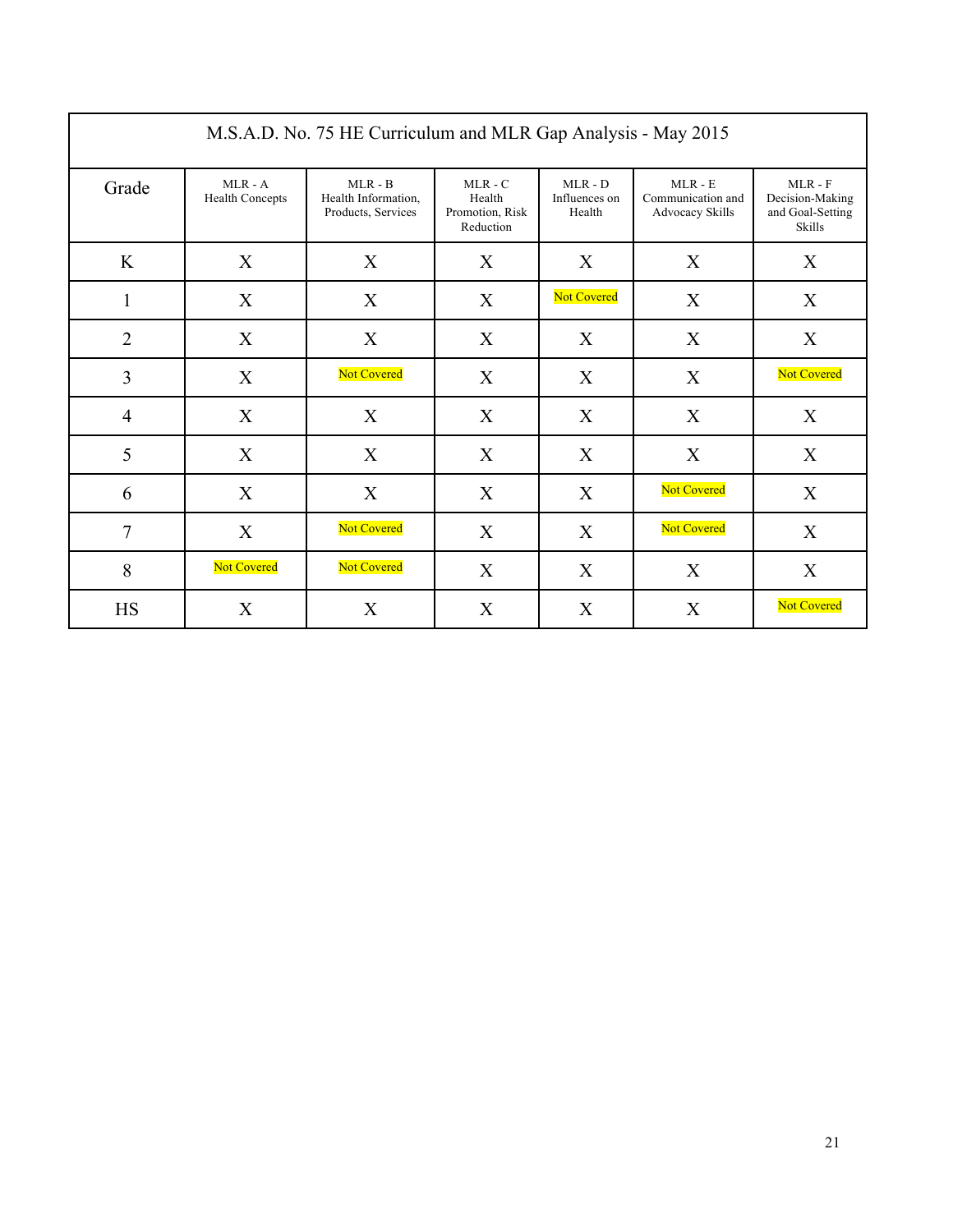# Appendix B MSAD 75 Physical Education Curriculum Overview and Maine Learning Results Gap Analysis May 2015

| <b>Core Units</b>          | <b>MLRs</b> Addressed                                                            | <b>Performance Indicators</b>                                                                                                                                                    | <b>Essential Targets</b>                                 | <b>Content Scope and</b><br>Sequence |  |
|----------------------------|----------------------------------------------------------------------------------|----------------------------------------------------------------------------------------------------------------------------------------------------------------------------------|----------------------------------------------------------|--------------------------------------|--|
| Kindergarten - Grade 5     |                                                                                  |                                                                                                                                                                                  |                                                          |                                      |  |
| <b>Fitness Components</b>  | G <sub>3</sub><br>H1, H2, H3, H4<br>I2, I2, I3                                   | Grades $K - 2$ :<br>G1 Students demonstrate positions that<br>create stability and force.<br>G2 Students demonstrate a variety of                                                | -Participate in Presidential<br><b>Fitness Test</b>      |                                      |  |
| Football Skills            | G1, G2, G4<br>H3, H4<br>I1, I2, I3                                               | locomotor skills.<br>G3 Students identify the skill-related<br>fitness components of balance and<br>coordination.                                                                | -Introduce concepts of:<br>o Cardiovascular<br>Endurance |                                      |  |
| Track & Field<br>Athletics | G1, G2, G3, G4<br>H <sub>2</sub> , H <sub>3</sub> , H <sub>4</sub><br>I1, I2, I3 | H2 Students identify components of<br>health-related fitness.<br>H3 Students participate in physical<br>activities to introduce the health-related                               | o Muscular Strength                                      |                                      |  |
| Group Games                | G1, G2, G4<br>H <sub>2</sub> , H <sub>4</sub><br>I1, I2, I3                      | fitness components of flexibility,<br>cardiovascular endurance, muscular<br>endurance, and muscular strength.<br>H4 Students identify the physical                               | o Muscular Endurance<br>o Flexibility                    |                                      |  |
| Jump Rope                  | G1, G2, G4<br>H <sub>4</sub><br>I1, I2, I3                                       | benefits and bodily responses related to<br>physical activities.<br>I1 Students demonstrate taking turns<br>and sharing while participating in                                   | o Agility<br>o Balance                                   |                                      |  |
| <b>Basketball</b>          | G1, G2, G3, G4<br>H4<br>I1, I2, I3                                               | physical activities.<br>I2 Students follow procedures for safe<br>behaviors, including maintaining<br>appropriate personal space, while<br>participating in physical activities. |                                                          |                                      |  |
| Soccer / Kicking           | G1, G2, G3, G4<br>H4<br>I1, I2, I3                                               | I3 Students identify safety rules and<br>rule of play for games/physical<br>activities.                                                                                          |                                                          |                                      |  |
| Tennis / Badminton         | G1, G2, G3, G4<br>H <sub>4</sub><br>I1, I2, I3                                   | Grades $3 - 5$ :<br>G1 Students demonstrate a variety of<br>movements that apply stability and<br>force.                                                                         |                                                          |                                      |  |
| Volleyball                 | G1, G2, G4<br>H4<br>I1, I2, I3                                                   | G2 Students demonstrate a variety of<br>locomotor skills and manipulative skills.<br>G3 Students identify the skill-related<br>fitness components of balance,                    |                                                          |                                      |  |
| Golf                       | G1, G2,, G4<br>H4<br>I1, I2, I3                                                  | coordination, agility, and speed<br>G4 Students describe why practice is<br>important to skill improvement.<br>H1 Students participate in multiple                               |                                                          |                                      |  |
| Lacrosse                   | G1, G2, G3, G4<br>H4<br>I1, I2, I3                                               | health-related fitness assessments<br>(including a cardiovascular assessment)<br>and reassess to observe changes over<br>time                                                    |                                                          |                                      |  |
| Baseball                   | G1, G2, G4<br>H4<br>I1, I2, I3                                                   | H <sub>2</sub> Students describe and give examples<br>of the five health-related components of<br>fitness.<br>H3 Students participate in physical                                |                                                          |                                      |  |
| Floor Hockey               | G1, G2, G4<br>H4<br>I1, I2, I3                                                   | activities that address each of the five<br>health-related fitness components of<br>including flexibility, cardiovascular<br>endurance, muscular endurance,                      |                                                          |                                      |  |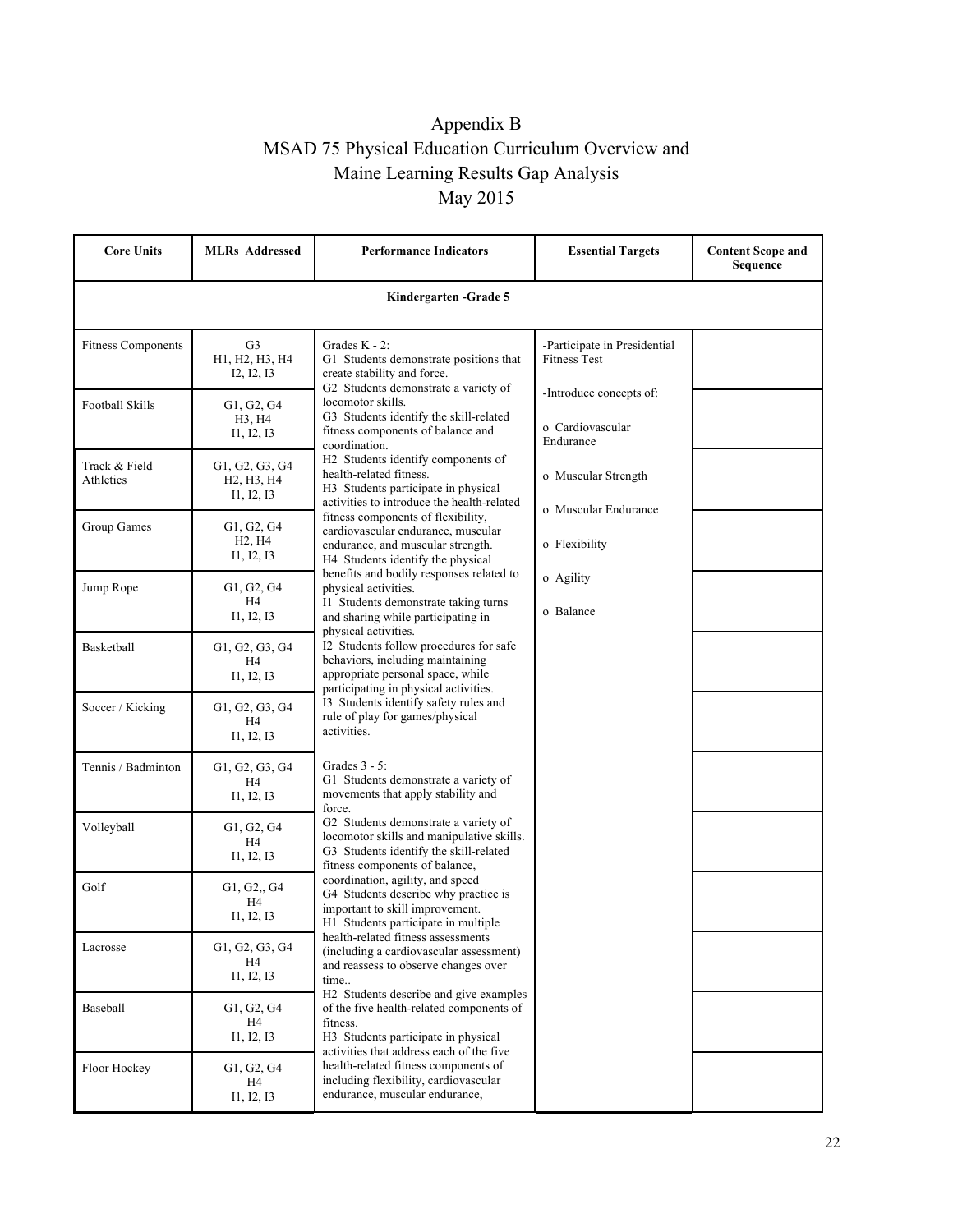| Frisbee<br>Gymnastics  | G1, G2, G4<br>H4<br>I1, I2, I3<br>G1, G2, G3, G4<br>H <sub>2</sub> , H <sub>3</sub> , H <sub>4</sub><br>I1, I2, I3 | muscular strength, and body<br>composition.<br>H4 Students identify physical and<br>mental benefits and bodily responses<br>related to regular participation in<br>physical activity<br>I1 Students demonstrate cooperative<br>skills while participating in physical<br>activities.<br>I2 Students demonstrate safe behaviors<br>and appropriate equipment use while<br>participating in physical activities.<br>I3 Students describe safety rules and<br>rules of play for games/physical<br>activities. |                                                                                                                                                                                                                                                                                                                                                                                         |  |
|------------------------|--------------------------------------------------------------------------------------------------------------------|------------------------------------------------------------------------------------------------------------------------------------------------------------------------------------------------------------------------------------------------------------------------------------------------------------------------------------------------------------------------------------------------------------------------------------------------------------------------------------------------------------|-----------------------------------------------------------------------------------------------------------------------------------------------------------------------------------------------------------------------------------------------------------------------------------------------------------------------------------------------------------------------------------------|--|
|                        |                                                                                                                    |                                                                                                                                                                                                                                                                                                                                                                                                                                                                                                            |                                                                                                                                                                                                                                                                                                                                                                                         |  |
|                        |                                                                                                                    | Grade Six - Grade Eight                                                                                                                                                                                                                                                                                                                                                                                                                                                                                    |                                                                                                                                                                                                                                                                                                                                                                                         |  |
| Tennis                 | G <sub>2</sub>                                                                                                     | -Students demonstrate motor skills and<br>manipulative skills during drills or<br>modified games/physical activities.                                                                                                                                                                                                                                                                                                                                                                                      | Students demonstrate motor<br>skills and manipulative<br>skills as well as the<br>knowledge to successfully<br>play the game of Tennis                                                                                                                                                                                                                                                  |  |
| <b>Indoor Soccer</b>   | G <sub>2</sub>                                                                                                     | -Students demonstrate motor skills and<br>manipulative skills during drills or<br>modified games/physical activities.                                                                                                                                                                                                                                                                                                                                                                                      | Students demonstrate<br>appropriate motor skills and<br>the understanding of the<br>rules of play                                                                                                                                                                                                                                                                                       |  |
| Cooperative Games      | 11                                                                                                                 | -Students demonstrate cooperative and<br>inclusive skills while participating in<br>physical activities.                                                                                                                                                                                                                                                                                                                                                                                                   | Students demonstrate<br>cooperative and inclusive<br>skills while participating in<br>physical activities.                                                                                                                                                                                                                                                                              |  |
| <b>Fitness Testing</b> | H1                                                                                                                 | -Students participate in a health-related<br>fitness assessment that addresses a<br>variety of health-related fitness<br>components to establish personal fitness<br>goals.                                                                                                                                                                                                                                                                                                                                | Students participate in a<br>health-related fitness<br>assessment that addresses<br>the health-related fitness<br>Components including<br>muscle strength, muscle<br>endurance, cardio-<br>respiratory endurance,<br>flexibility<br>and body composition                                                                                                                                |  |
| Fitness Unit           | G <sub>3</sub>                                                                                                     | -Students identify the skill-related<br>fitness components of balance,<br>coordination, agility, and speed.                                                                                                                                                                                                                                                                                                                                                                                                | Students describe the<br>following skill-related<br>fitness components:<br>balance, coordination,<br>agility, speed, power<br>and the health-related<br>fitness components<br>including muscle strength,<br>muscle endurance, cardio-<br>respiratory<br>endurance, flexibility and<br>body composition.<br>Students understand how to<br>safely participate in a<br>weight lifting unit |  |
| Badminton              | G2                                                                                                                 | -Students demonstrate motor skills and<br>manipulative skills during drills or<br>modified games/physical activities.                                                                                                                                                                                                                                                                                                                                                                                      | Students are able to<br>successfully play the game<br>of badminton following the<br>rules of play.                                                                                                                                                                                                                                                                                      |  |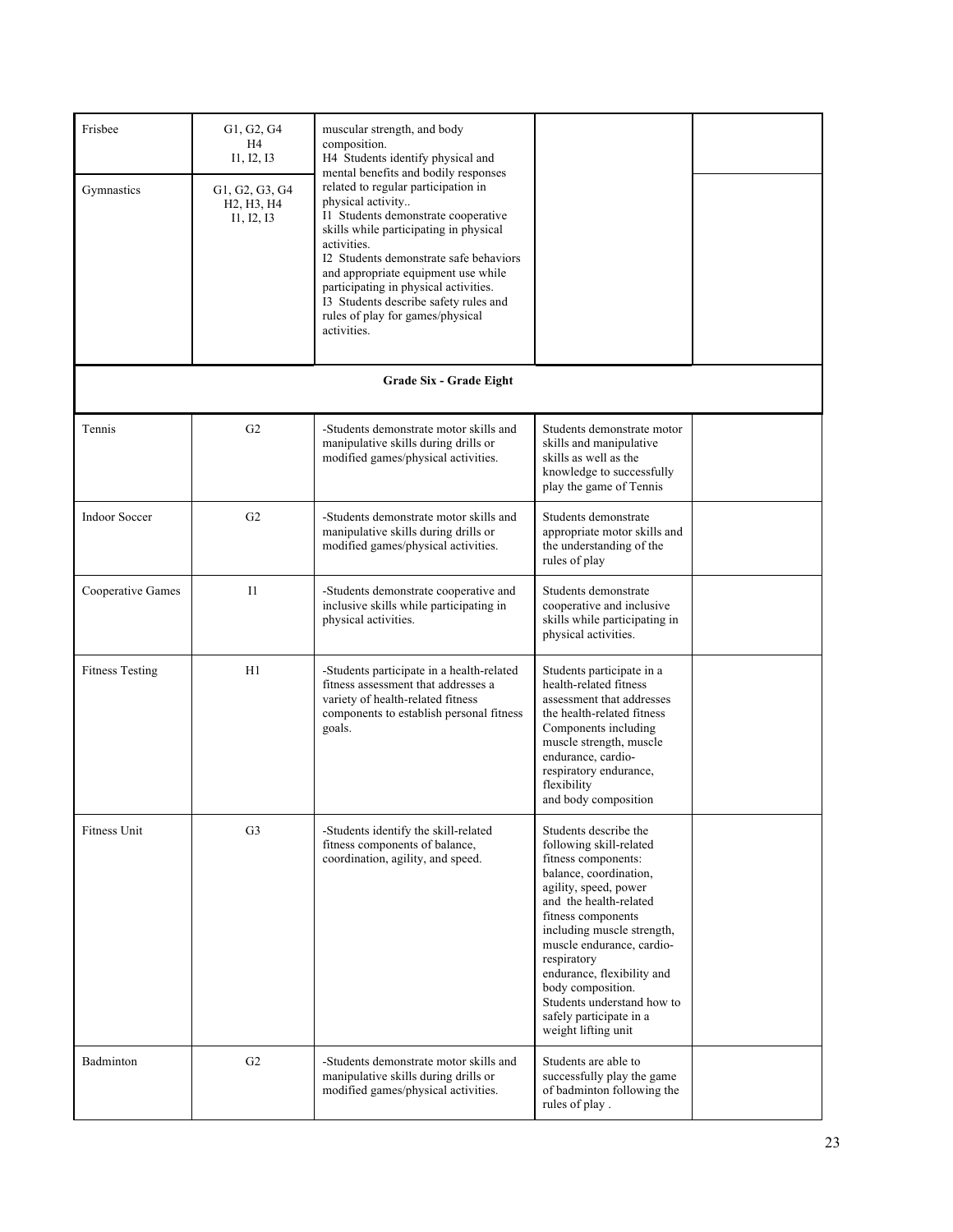|                           |                |                                                                                                                                                                                                                                                                                                                                                                                                                                                                                                                                                                                                                                                                                                 | Students can successfully<br>serve that birdie and use<br>various strategies while<br>playing the game.                                                                                                                                                                                                                                                                                                                  |                                                                                                                              |
|---------------------------|----------------|-------------------------------------------------------------------------------------------------------------------------------------------------------------------------------------------------------------------------------------------------------------------------------------------------------------------------------------------------------------------------------------------------------------------------------------------------------------------------------------------------------------------------------------------------------------------------------------------------------------------------------------------------------------------------------------------------|--------------------------------------------------------------------------------------------------------------------------------------------------------------------------------------------------------------------------------------------------------------------------------------------------------------------------------------------------------------------------------------------------------------------------|------------------------------------------------------------------------------------------------------------------------------|
| Floor Hockey              | G <sub>2</sub> | -Students demonstrate motor skills and<br>manipulative skills during drills or<br>modified games/physical activities.                                                                                                                                                                                                                                                                                                                                                                                                                                                                                                                                                                           | Students demonstrate motor<br>skills and manipulative<br>skills during drills or<br>modified games/physical<br>activities.<br>Students demonstrate their<br>understanding of and ability<br>to use, various offensive<br>and defensive strategies                                                                                                                                                                        |                                                                                                                              |
| <b>Recreational Games</b> | 11             | -Students demonstrate cooperative and<br>inclusive skills while participating in<br>physical activities.                                                                                                                                                                                                                                                                                                                                                                                                                                                                                                                                                                                        | Students demonstrate<br>cooperative and inclusive<br>skills while participating<br>safely in physical activities.                                                                                                                                                                                                                                                                                                        |                                                                                                                              |
| Pickleball                | G <sub>2</sub> | -Students demonstrate motor skills and<br>manipulative skills during drills or<br>modified games/physical activities.                                                                                                                                                                                                                                                                                                                                                                                                                                                                                                                                                                           | Students demonstrate motor<br>skills and manipulative<br>skills during drills or<br>modified games/physical<br>activities.                                                                                                                                                                                                                                                                                               |                                                                                                                              |
|                           |                | MTA - PE Courses                                                                                                                                                                                                                                                                                                                                                                                                                                                                                                                                                                                                                                                                                |                                                                                                                                                                                                                                                                                                                                                                                                                          |                                                                                                                              |
| P.E. 1                    | H1             | -Students participate in a health-related<br>fitness assessment to establish personal<br>fitness goals and reassess their fitness<br>over time.<br>-Students design and critique a personal<br>fitness plan, from established goals, that                                                                                                                                                                                                                                                                                                                                                                                                                                                       | -Students participate in<br>health-related fitness<br>assessment to establish<br>personal fitness goals and<br>reassess their fitness over<br>time                                                                                                                                                                                                                                                                       | -Introduction to<br><b>Physical Fitness</b><br>-Types of Physical<br>-Individual Fitness<br>Plans                            |
|                           | H <sub>2</sub> | applies the five health-related fitness<br>components and the principles of<br>training (specificity, overload, and<br>progression).<br>-Students select and participate in<br>physical activities that address their<br>personal fitness plans and apply the five<br>health-related fitness components.<br>-Students explain the interrelationship of<br>physiological responses and physical,<br>mental/intellectual, emotional, and social<br>benefits related to regular participation<br>in physical activity.<br>-Students demonstrate collaborative<br>skills while participating in physical<br>activities.<br>-Students demonstrate responsible and<br>ethical personal behavior while | -Students design and<br>critique their own fitness<br>program, from established<br>goals, that applies the five<br>health related fitness<br>components and the<br>principles of training<br>(specificity, overload, and<br>progression)<br>-Students participate in<br>physical activities that align<br>with their personal goals.<br>-Students demonstrate<br>collaborative skills while<br>participating in physical | -Principles of<br>Training:<br>-Flexibility Fitness:<br>-Cardiovascular<br>Fitness<br>-Muscular Fitness<br>-Body Composition |
|                           | H <sub>3</sub> | participating in physical activities.                                                                                                                                                                                                                                                                                                                                                                                                                                                                                                                                                                                                                                                           | activities by including peers<br>respectfully in activities.                                                                                                                                                                                                                                                                                                                                                             |                                                                                                                              |
|                           | H <sub>4</sub> |                                                                                                                                                                                                                                                                                                                                                                                                                                                                                                                                                                                                                                                                                                 |                                                                                                                                                                                                                                                                                                                                                                                                                          |                                                                                                                              |
|                           | I1             |                                                                                                                                                                                                                                                                                                                                                                                                                                                                                                                                                                                                                                                                                                 |                                                                                                                                                                                                                                                                                                                                                                                                                          |                                                                                                                              |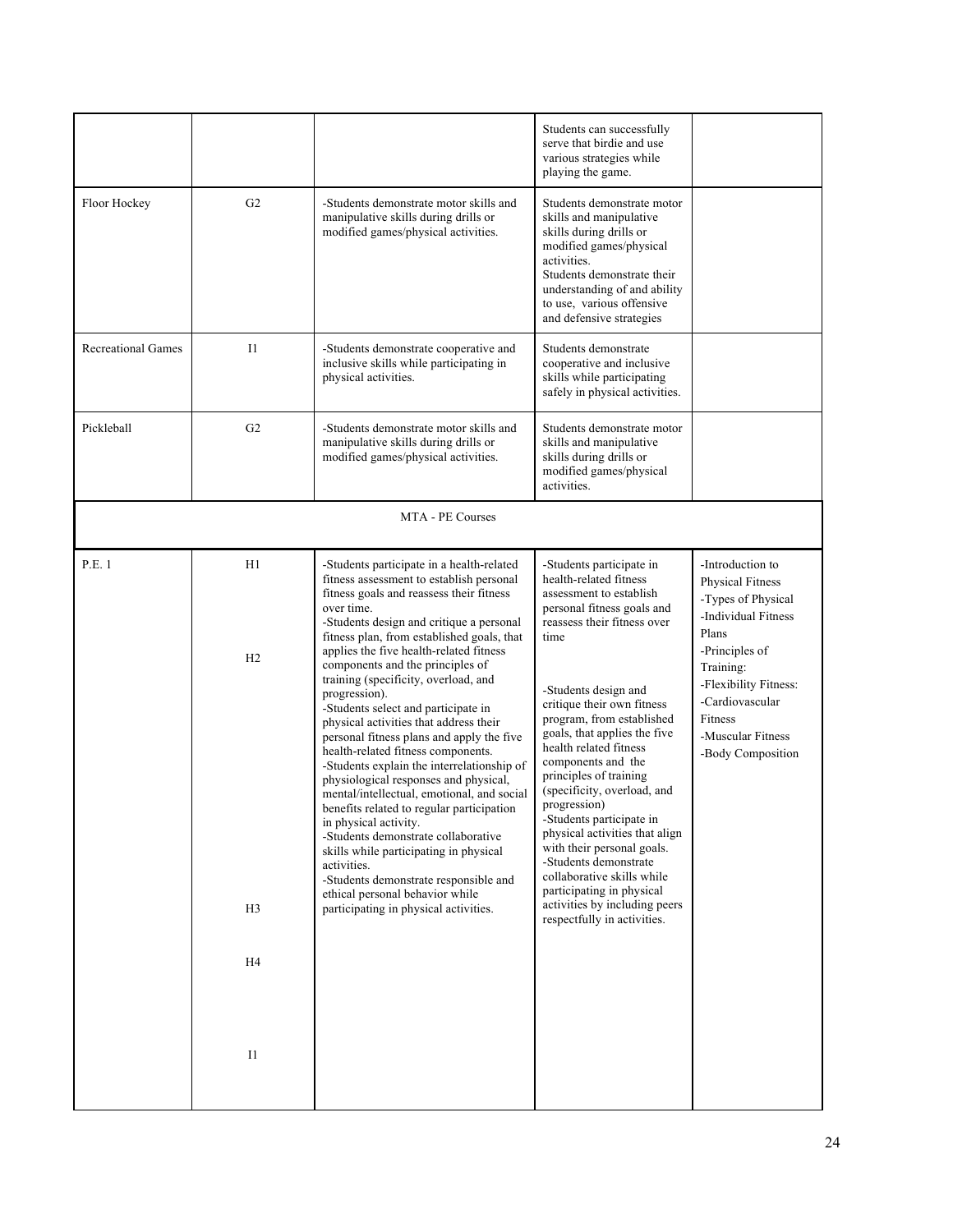|                          | 12                                                                                                                                                               |                                                                                                                                                                                                                                                                                                                                                  |                                                                                                                                                                                                                                                                                                                                                                                       |  |
|--------------------------|------------------------------------------------------------------------------------------------------------------------------------------------------------------|--------------------------------------------------------------------------------------------------------------------------------------------------------------------------------------------------------------------------------------------------------------------------------------------------------------------------------------------------|---------------------------------------------------------------------------------------------------------------------------------------------------------------------------------------------------------------------------------------------------------------------------------------------------------------------------------------------------------------------------------------|--|
| P. E. 2                  | G1<br>G2                                                                                                                                                         | -Students change their motion and the<br>motion of objects by applying the<br>principles of stability and force to<br>modify their performance in<br>games/physical activities.<br>-Students demonstrate a variety of<br>specialized movement skills specific to a<br>game/physical activity while<br>participating in a game/physical activity. | -Apply the following<br>principles of stability and<br>force to modify their<br>performance in games/<br>physical activities: how<br>opposition, point of contact<br>and point of release change<br>the path of an object.<br>-Demonstrate a variety of                                                                                                                               |  |
|                          | G <sub>3</sub>                                                                                                                                                   | -Students explain the relationship of<br>skill-related fitness components to<br>specialized movement skills.<br>-Students design appropriate practice<br>sessions, utilizing fundamental                                                                                                                                                         | specialized movement skills<br>specific to game/physical<br>activity while participating<br>in that game/ physical<br>activity.                                                                                                                                                                                                                                                       |  |
|                          | G4                                                                                                                                                               | movement skills to improve<br>performance.<br>-Students demonstrate responsible and<br>ethical personal behavior while<br>participating in physical activities.                                                                                                                                                                                  | -Explain the relationship of<br>fitness skill components to<br>specialized movement<br>skills.<br>-Design appropriate practice                                                                                                                                                                                                                                                        |  |
|                          | 12                                                                                                                                                               | -Students predict how etiquette/rules<br>improve games/activities.                                                                                                                                                                                                                                                                               | sessions, utilizing<br>fundamental movement<br>skills to improve<br>performance.<br>-Students demonstrate<br>collaborative skills while<br>participating in physical<br>activities.                                                                                                                                                                                                   |  |
|                          | 13                                                                                                                                                               |                                                                                                                                                                                                                                                                                                                                                  | -Students predict how<br>etiquette / rules improve<br>games / activities.-                                                                                                                                                                                                                                                                                                            |  |
| <b>Outdoor Education</b> | Standard 1/ National<br>grade level outcomes<br>G1                                                                                                               | -Students change their motion and the<br>motion of objects by applying the<br>principles of stability and force to<br>modify their performance in<br>games/physical activities.<br>-Students demonstrate a variety of<br>specialized movement skills specific to a<br>game/physical activity while                                               | -Demonstrate competency<br>or refines activity-specific<br>movement skills in two or<br>more lifetime activities.<br>-Apply the following<br>principles of stability and<br>force to modify their<br>performance in games/                                                                                                                                                            |  |
|                          | G <sub>2</sub><br>G4                                                                                                                                             | participating in a game/physical activity.<br>-Students design appropriate practice<br>sessions, utilizing fundamental<br>movement skills to improve<br>performance.                                                                                                                                                                             | physical activities: how<br>opposition, point of contact<br>and point of release change<br>the path of an object; how<br>adjusting movements to                                                                                                                                                                                                                                       |  |
|                          | -Students demonstrate responsible and<br>ethical personal behavior while<br>12<br>participating in physical activities.<br>-Students predict how etiquette/rules | accommodate external<br>forces decrease the risk of<br>injury.<br>-Demonstrate a variety of                                                                                                                                                                                                                                                      |                                                                                                                                                                                                                                                                                                                                                                                       |  |
|                          | I3                                                                                                                                                               | improve games/activities.                                                                                                                                                                                                                                                                                                                        | specialized movement skills<br>specific to game/physical<br>activity while participating<br>in physical activity.<br>-Design appropriate<br>sessions, utilizing<br>fundamental movement<br>skills to improve<br>performance.<br>-Students demonstrate<br>collaborative skills while<br>participating in physical<br>activities.<br>-Students predict how<br>etiquette / rules improve |  |